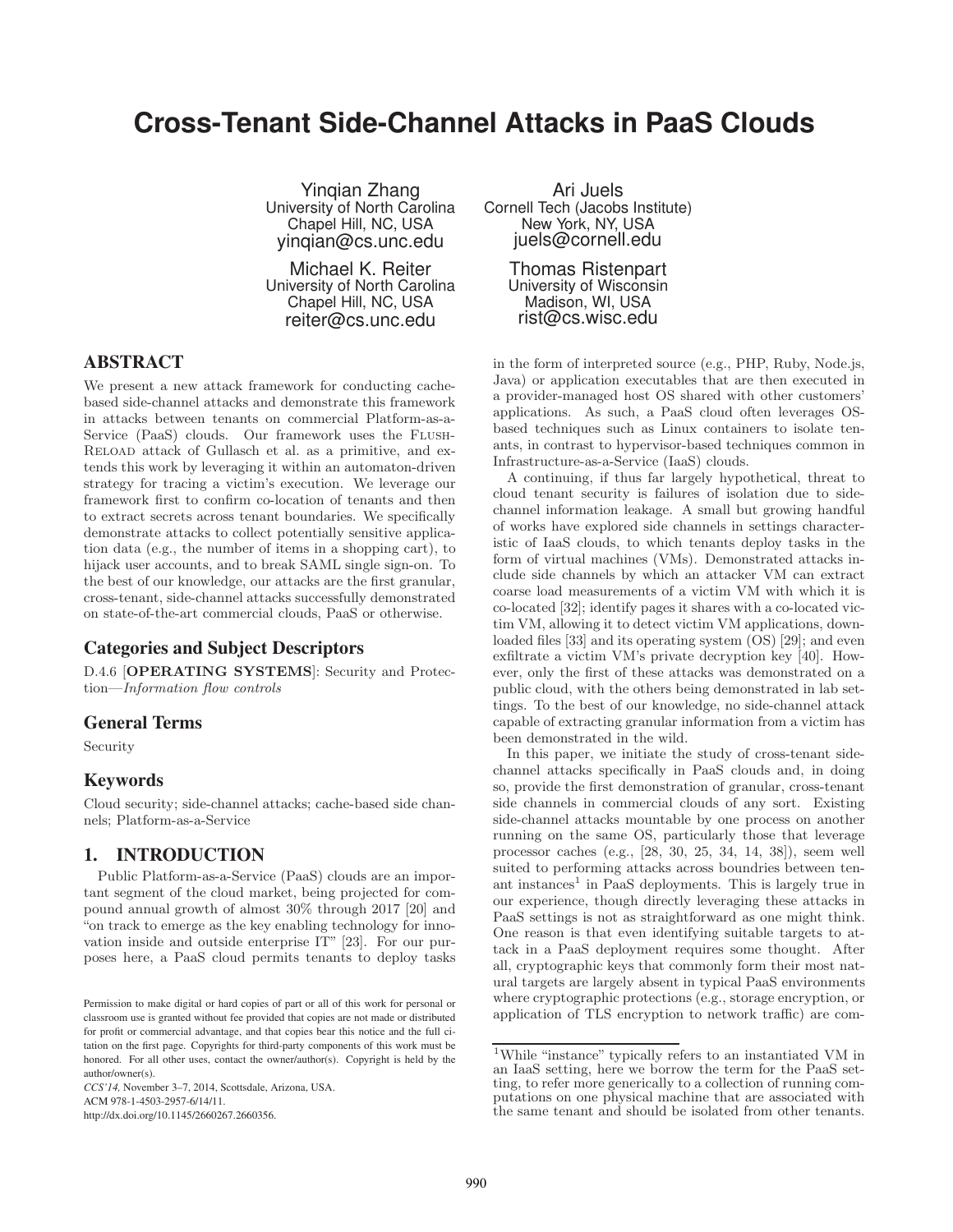monly provided as a service by the cloud operator, often on a different computer than those used to host tenant instances.

In this paper we report on our investigation of cache-based side channels in PaaS clouds that, among other things, identifies several novel targets (in the context of cross-tenant side-channel attacks) for PaaS environments:

- 1. We show how an attacker instance can infer aspects of a victim web application's responses to clients' service requests. In particular, we show that an attacker can reliably determine the number of distinct items in an authenticated user's shopping cart on an e-commerce site (the victim instance) running the popular Magento ecommerce application.
- 2. We show how an attacker instance can hijack a user account on a web site (the victim instance) by predicting the pseudorandom number it embeds in a password reset link. We specifically demonstrate this attack against the PHP pseudorandom number generator that the site uses.
- 3. We show how an attacker instance can monitor the victim so as to obtain a padding oracle to break XML encryption schemes. In particular, we demonstrate a Bleichenbacher attack [6] against SimpleSAMLphp, an opensource SAML-based authentication application that implements PKCS#1 v1.5 RSA encryption in a manner resistant to these attacks via other vectors (but not via our side-channel attacks).

We stress, moreover, that we have successfully mounted each of these attacks in commercial PaaS clouds (though obviously against victims that we deployed ourselves). Moreover, as a side effect of doing so, we have also addressed how to achieve co-location of an attacker instance with a victim instance in these PaaS clouds. To our knowledge, our attacks are thus the first granular, cross-tenant attacks demonstrated on commercial clouds, PaaS or otherwise.

A key ingredient in our attacks is a framework we develop through which the attacker instance can trace a victim's execution paths inside shared executables. Starting with the control-flow graph (CFG) of an executable shared with the victim, our framework consists of building an attack nondeterministic finite automaton (attack NFA) that prescribes the memory chunks (see Sec. 3.1) that the attack instance should monitor over time (using a known cache-based side channel [14, 38]) in order to trace the victim's execution path in the CFG. This general framework can then be used to characterize the victim's execution for specific attacks, such as the exact number of times a certain execution path segment was traversed in a short interval (in the first attack above); the precise time at which certain path segments were traversed by the victim (as in the second attack); or the direction taken in a specific branch of interest (in the third attack). We believe the attack NFA framework that we introduce here will be similarly useful in subsequent work on both evaluating and defending against cross-tenant sidechannel attacks.

To summarize, then, the contributions of this paper are threefold: (i) a general framework for expressing and guiding cross-tenant side-channel attacks leveraging shared executables; (ii) identification of novel and important targets for side-channel attacks in PaaS environments; and (iii) demonstration of attacks against these targets in commercial PaaS clouds. Sec. 2 provides background on PaaS clouds and common isolation techniques they employ and specifies the

| Paa <sub>S</sub> cloud | $\text{URL}(\text{http://})$ | Isolation |
|------------------------|------------------------------|-----------|
| AppFog                 | www.appfog.com               | User      |
| Azure                  | azure.microsoft.com          | VМ        |
| Baidu App Engine       | developer.baidu.             | Container |
|                        | com/en                       |           |
| Cloud Foundry          | cloudfoundry.org             | User      |
| DotCloud               | www.dotcloud.com             | Container |
| Elastic Beanstalk      | aws.amazon.com/              | VМ        |
|                        | elasticbeanstalk/            |           |
| Engine Yard            | www.engineyard.com           | VМ        |
| Heroku                 | www.heroku.com               | Container |
| HP Cloud Applica-      | www.hpcloud.com/             | Container |
| tion PaaS              | products-services/           |           |
|                        | application-paas             |           |
| Jovent SmartOS         | www.joyent.com               | VМ        |
| OpenShift              | www.openshift.com            | Container |
| WSO <sub>2</sub>       | wso2.com/cloud               | Runtime   |

#### Table 1: Example PaaS isolation techniques

threat model we assume in our work. Sec. 3 describes our attack framework. Sec. 4 discusses our strategies for achieving and confirming co-location of attacker instances with victims. Sec. 5–7 then detail our three attack demonstrations outlined above. We discuss ethical considerations, extensions of the attacks, and potential countermeasures in Sec. 8 and conclude in Sec. 9.

### 2. BACKGROUND

Cloud computing systems are often categorized as either IaaS, PaaS, or Software-as-a-Service (SaaS). IaaS clouds enable users to launch virtual machines that they control on the provider's infrastructure, and provide access to various low-level resources including storage and networking. A canonical public PaaS cloud allows customers to upload interpreted source code (e.g., PHP, Ruby, Node.js, Java) or even application executables, which are then run in a provider-managed host operating system (OS). This OS may itself be running within a guest VM on a public IaaS platform such as Amazon EC2. The host OS facilitates data storage, monitoring and logging, and other value-adds that enable customers to quickly provision applications.

A canonical PaaS use case is dynamic web hosting, where the customer provides scripts or applications defining the webpage (i.e., PHP scripts or similar) and a MySQL schema, while the cloud provides integration of middleware to facilitate data storage, performance monitoring and mobile integration if desired. The convenience and flexibility that PaaS provides to customers, together with the fact that mature IaaS clouds enable quick time-to-market for a new PaaS system, has lead to an explosion in the number of offerings.

#### 2.1 PaaS Tenant Isolation

In order to increase server utilization and reduce operating cost, PaaS systems are usually multi-tenant, meaning they run multiple customers' instances on the same operating system. As such, isolation between tenants is essential for the security of PaaS clouds. In Table 1 we summarize the isolation mechanisms used in a variety of PaaS systems, and describe these models in more detail below.

Runtime-based isolation. Some PaaS clouds host applications owned by multiple tenants in the same process and isolate them with application runtimes. Multiple tenants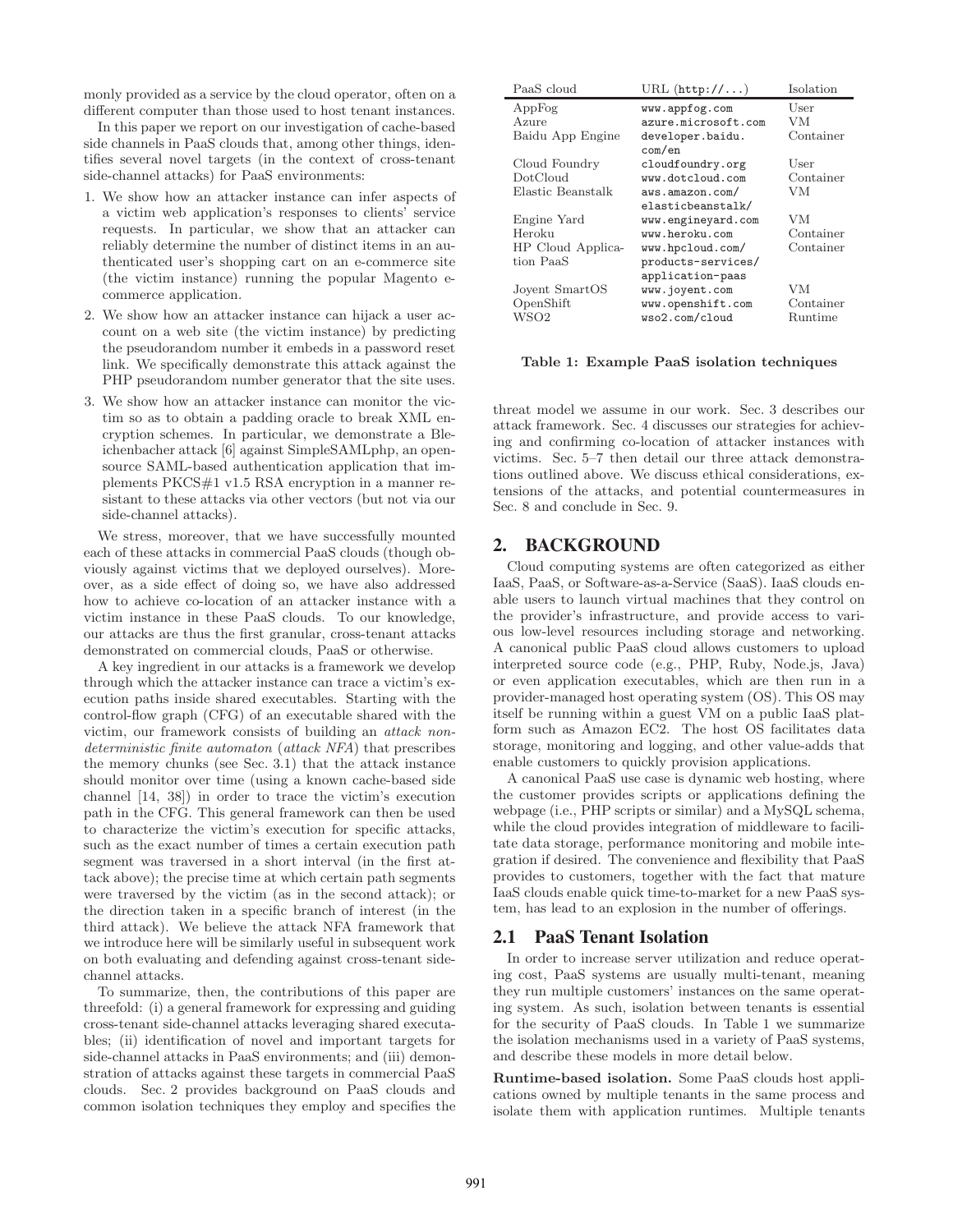therefore may share, e.g., the same JVM environment, and be isolated only by JVM runtime security mechanisms.

User-based isolation. A more widely used isolation technique is traditional user-based isolation within the host OS. Each hosted application runs as a non-privileged user on the OS, and the instance is a set of processes run by that user. Basic OS-facilitated memory protection prevents illegal memory accesses across instance boundaries, and correctly configured discretionary access control (DAC) in Unixlike systems prevents cross-tenant file accesses.

Container-based isolation. The main limitation of userbased isolation is the unrestricted use of computer resources by individual instances. This has been relatively recently addressed with the advent of Linux containers, as implemented by Linux-VServer (linux-vserver.org), OpenVZ (openvz.org), and LXC (linuxcontainers.org). The last has been merged into mainstream Linux kernels. A container is a group of processes that are isolated from other groups via distinct kernel namespaces and resource allocation quotas (so-called control groups or cgroups). A popular open-source project, Docker, which has been adopted by several PaaS offerings, is built atop LXC to facilitate the management of Linux containers.

VM-based isolation. Some PaaS clouds give each customer instance a separate IaaS VM instance, thereby leveraging the isolation offered by modern virtualization.

The attacks we demonstrate in this paper were performed on clouds offering container-based isolation, but as they exploit features common to both container-based and userbased isolation, we believe they are equally applicable to clouds protected by user-based isolation.

## 2.2 Threat model

We consider attacks by the PaaS provider (or other malicious insiders) as out of scope. The same trust extends to any underlying IaaS provider. Should the IaaS cloud be public (e.g., EC2) then its malicious IaaS customers represent a threat to PaaS customers, but not one that we explore further. Rather we focus on other malicious customers of the PaaS cloud, and container-based isolation in particular.

Thus both the adversaries and the victims in our threat model are users of a PaaS system. An adversary seeks to (i) arrange for a malicious instance it controls to be scheduled to run within a different container on the same host OS as the target victim and (ii) extract confidential information from the target victim using this vantage point.

## 3. ATTACK FRAMEWORK

In this section, we present an attack framework that enables an adversary to conduct a cache-based attack to track the execution path of a victim and, in doing so, to extract a secret of interest from the victim. We will first describe the Flush-Reload-based side channels exploited in this study (Sec. 3.1), and then develop an *attack nondeterminis*tic finite automaton or attack NFA (Sec. 3.2–3.3) from the control-flow graph (CFG) of an executable shared with the victim. We defer the actual demonstration of security attacks to later sections.

### 3.1 Side Channels via Flush-Reload

We leverage a type of cache-based side channel that was first reported by Gullasch et al. [14], who demonstrated its use by an attack process to extract Advanced Encryption Standard (AES) keys from a victim process when both were running within the same OS. The attack was studied on a single-core processor and exploits the adversary's process' ability to evict data in physical memory pages it shares with the victim process from the CPU cache (e.g., via the instruction clflush<sup>2</sup>). The technique was later extended by Yarom and Falkner to multi-core systems with a shared last-level cache [38]. They refer to their attack as Flush-Reload. In this work, we further extend the use of the FLUSH-RELOAD side channels to more general attack scenarios.

Basic Flush-Reload. The basic building block of a FLUSH-RELOAD attack is as follows. A *chunk* is a cacheline-sized, aligned region in the physical memory that is mapped into the adversary's address space. For example, if a cacheline is of size 64B, then each address that is a multiple of 64B defines the chunk starting at that address.

- FLUSH: The adversary flushes chunks containing specific instructions located in a memory page it shares with the victim out of the entire cache hierarchy (including the shared last-level cache) using the clflush instruction.
- FLUSH-RELOAD interval: The adversary waits for a prespecified interval while the last-level cache is utilized by the victim running on another CPU core.
- RELOAD: The adversary times the reload of the same chunks into the processor. A faster reload suggests these chunks were in the last-level cache and so were executed by the victim during the Flush-Reload interval; a slower reload suggests otherwise.

We refer to the chunks being FLUSH-RELOADed by the adversary as being *monitored*, since FLUSH-RELOAD essentially monitors access to data in the chunk. FLUSHing a chunk via clflush, and so monitoring that chunk, can be done without knowing the physical address of the chunk, since clflush takes the chunk's virtual address (in this case, in the adversary's address space) as its operand. We call a faster reload during the RELOAD phase an *observed event* or *observation*. We also adopt concepts from statistical classification and use the term false negative to refer to missed observations of the victim's access to the monitored chunk and false positives to refer to observed events that are caused by reasons other than the victim's access to the monitored chunk.

Flush-Reload Protocols. We define a FLUSH-RELOAD protocol, in which the adversary process monitors a list of chunks simultaneously and repeatedly until instructed otherwise. It will first try to Reload the first chunk, record the reload time and Flush it immediately afterwards. Then it will repeat these steps on the second chunk, the third, and so on, until the last chunk in the list. Then the adversary will wait for a carefully calculated time period before starting over from the first chunk, so that the interval between the Flush and Reload of the same chunk is of a target duration.<sup>3</sup> From the RELOAD of the first chunk to the end of the waiting period is called one Flush-Reload cycle. An illustration of the Flush-Reload protocol is shown in Fig. 1.

<sup>2</sup>The clflush instruction takes a virtual address as the operand and will flush all cachelines with the corresponding physical address out of the entire cache hierarchy.

<sup>3</sup>Variation in the duration on the order of one or two hundred CPU cycles may occur as the reload of a chunk does not take constant time.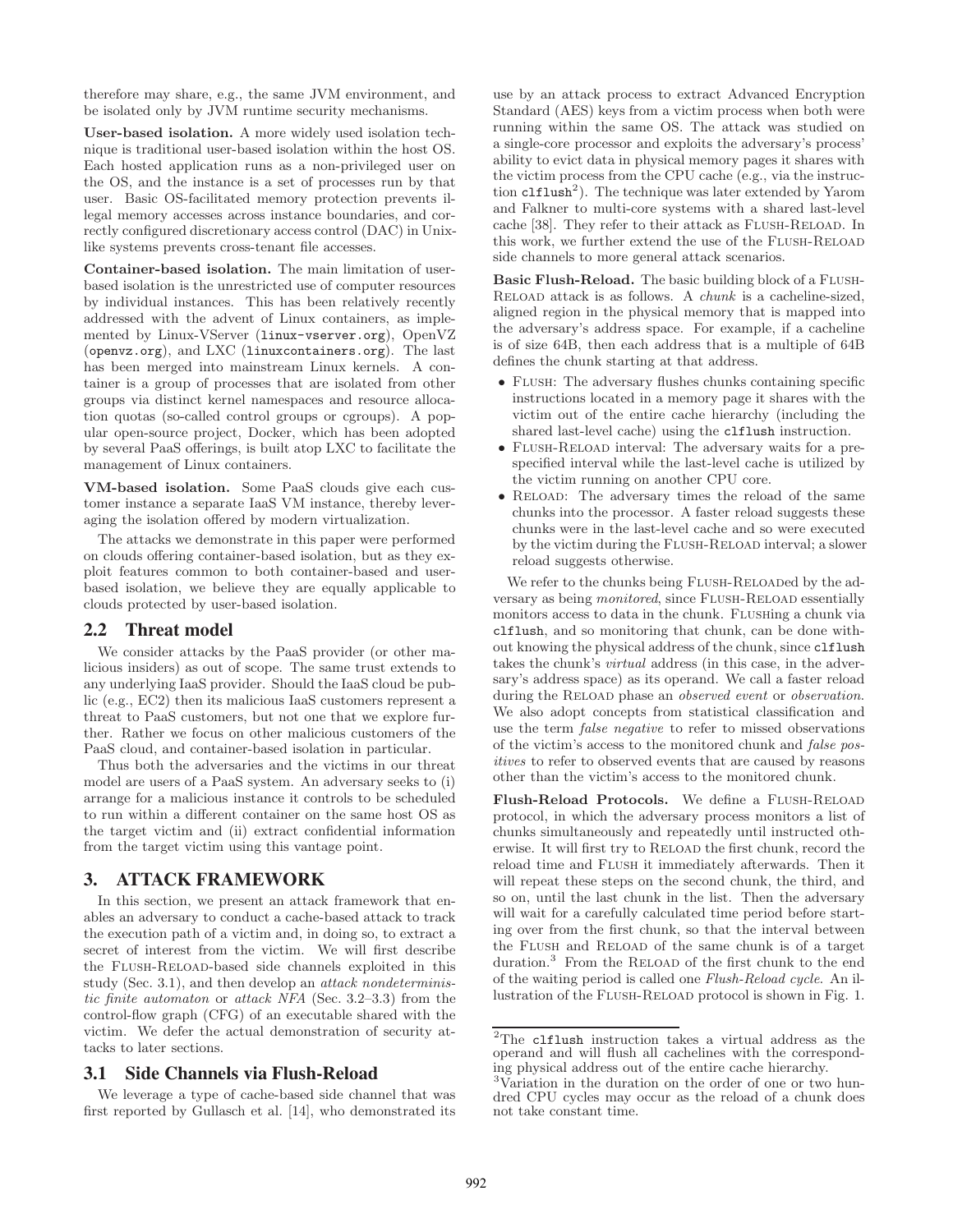

Figure 1: An example of a Flush-Reload protocol in which two chunks are monitored at the same time. Gray rectangles are Reloads of two chunks and dark squares are immediate Flushes of the prior Reloads.

# 3.2 From CFGs to Attack NFAs

In this section we provide a framework to leverage FLUSH-Reload attacks as a primitive in a larger attack strategy to trace the execution path of a victim instance during (at least part of) its execution. Specifically, we develop attack NFAs that prescribe the order in which different chunks should be monitored using Flush-Reload attacks, based on what has been learned so far.

The development of an attack NFA to attack a target victim begins with a control-flow graph (CFG) [1] of the executable<sup>4</sup> shared with the victim. As usual, each node of the CFG is a basic block of instructions, and an edge from one basic block to another indicates that the latter can immediately follow the former in execution. Let  $B$  denote the set of basic blocks of the victim instance, and let  $E$ denote the directed edges of its CFG.

When the shared executable is loaded, its organization in memory determines a function BBToChunks :  $B \to 2^C$  that describes how each basic block shared with the victim (i.e., in the shared executable) is stored in one or more chunks mapped into the adversary instance's virtual memory. Here,  $\mathcal C$  is the set of all chunks mapped into the adversary's virtual memory and occupied by the shared executable, and  $2^{\mathcal{C}}$ denotes the power set of  $C$ . That is, each basic block in  $B$  is mapped to one or more chunks, by BBToChunks. Although the chunks to which each basic block is mapped are usually contiguous in memory, this might not be true when those chunks span the end of a memory page.

Like a regular NFA, the attack NFA is defined as a tuple  $(Q, \Sigma, \delta, q_0, F)$ , where Q is a set of states,  $\Sigma$  is a set of symbols,  $\delta: Q \times \Sigma \to Q$  is a transition function,  $q_0$  is the initial NFA state, and  $F \subseteq Q$  is a set of  $accepting$  states. To each state  $q \in Q$  is associated a set of chunks, denoted  $\mathsf{mon}(q) \subseteq \mathcal{C}$ , that contains the chunks the adversary will monitor while in state q. Note that  $\text{mon}(q)$  might be the same for multiple states  $q$ .

The symbols  $\Sigma$  consumed by the NFA is the set  $\Sigma = \mathcal{C} \times$  $N \times N$  where N is the set of natural numbers. Specifically, the meaning of the transition  $(q, (c, \ell, u), q') \in \delta$  is: while in state q and so monitoring the chunks  $\text{mon}(q)$ , if the adversary detects the victim's use of chunk c within the interval  $[\ell, u]$ (in units of FLUSH-RELOAD cycles since entering q), then the adversary transitions to  $q'$  and begins monitoring the chunks  $\textsf{mon}(q')$ . We allow  $\ell$  to be zero; detecting the victim's use of  $c$  in zero FLUSH-RELOAD cycles since entering state  $q$  means that  $c$  was detected in the same  $FLUSH-RELOAD$  cycle that caused state  $q$  to be entered.

In light of this intended meaning of the attack NFA, the transition function should satisfy certain constraints.

- Observability: If  $(q, (c, \ell, u), q') \in \delta$ , then  $c \in \text{mon}(q)$ . Otherwise, an adversary in state  $q$  will not observe the victim using c. If in addition  $(q', (c', 0, u'), q'') \in \delta$ , then  $\text{mon}(q') \subseteq \text{mon}(q)$ , since for transition  $(q', (c', 0, u'),$  $q'$ ) to become enabled with no FLUSH-RELOAD cycles after transitioning to  $q'$ , c' must be monitored in q (as must other chunks included in  $\text{mon}(q')$  due to recursive application of this rule to additional "downstream" states like  $q'$ ).
- Feasibility: To each state  $q$  there corresponds a basic block b such that for each transition  $(q, (c, \ell, u), q') \in \delta$ , there is a (possibly empty) path in the CFG from b to a basic block  $b'$  (corresponding to  $q'$ ) that can be traversed in no fewer than  $\ell$  and no more than  $u$  FLUSH-RELOAD cycles and such that  $c \in \text{BBToChunks}(b')$ . Intuitively, it is this execution path that the adversary detects in transitioning from state  $q$  to  $q'$ .

In addition, in practice it is important to design the attack NFA so that the number of monitored chunks in any state is constrained, since monitoring many chunks simultaneously poses difficulties.

A transition is taken out of a state at the first Flush-Reload cycle that enables a transition. Still, it is possible for multiple transitions to become enabled in the same Flush-Reload cycle, in which case an arbitrary enabled transition is taken. In this respect, the automaton is nondeterministic.

The designated initial state  $q_0$  represents the shared executable's entry point(s) of interest to the adversary. That is, mon(q<sub>0</sub>)∩BBToChunks(b)  $\neq$  Ø for each basic block b that the adversary wants to detect initially. The set  $F$  of accepting states is chosen by the adversary to reflect having tracked the execution of the victim sufficiently far to permit his inference of the targeted information about the victim with sufficient confidence.

After the attack NFA is constructed, the adversary may employ it to reconstruct the victim's execution path by simultaneously (i) triggering the victim's execution by sending a request to victim's web application interface, and (ii) inducing its co-located attacker application to start monitoring mon $(q_0)$ . If the NFA transitions to an accepting state, the adversary knows the execution path of interest is taken by the victim. We have found that in practice, a well designed NFA usually leads to successful identification of an execution path of the victim application.

# 3.3 Practical Construction of Attack NFAs

In this section we discuss how an adversary can construct attack NFAs in practice.

#### *3.3.1 Basic Strategy*

In PaaS clouds an application usually consists of a set of scripts written in scripting languages that manage dynamic web content, a set of shared libraries that implement the runtime of the programming language or any other supporting functionality (e.g., cryptography, database access), and a web server executable that serves the web requests and interacts with the scripting language runtime.

It is not necessary to construct the attack NFA from a full CFG of the victim application. If the source code of the shared executables of interest is unavailable to the adversary,

 ${}^{4}{\rm{We}}$  use the term "executable" to refer to both executable files and shared libraries in this paper.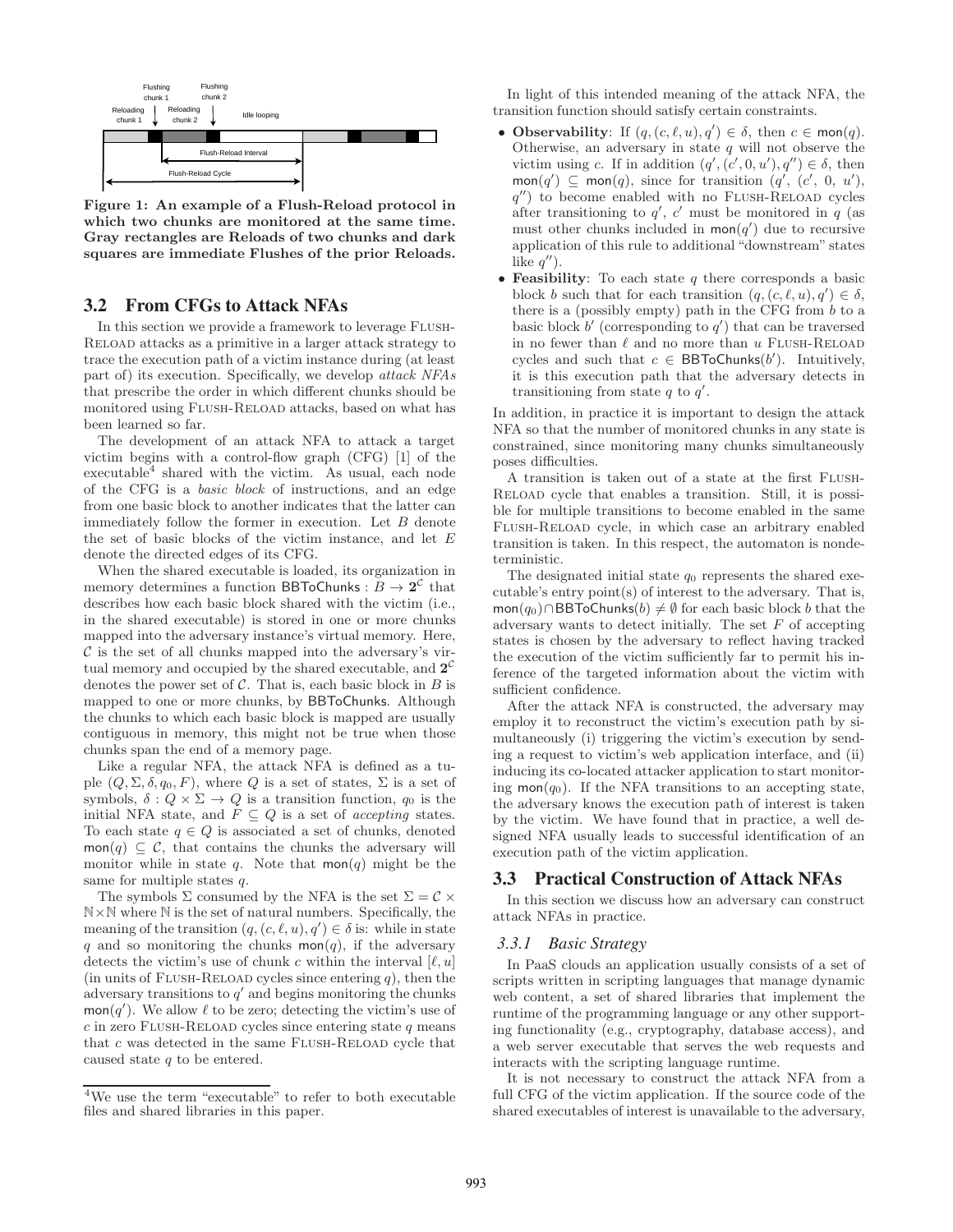he can make progress on the attack with the following steps: (1) disassembling these shared executables and constructing partial CFGs from the results; (2) manually analyzing these partial CFGs and selecting blocks along the execution paths of interest for which chunks should be monitored; and (3) constructing the attack NFA with the help of online training, in which the adversary monitors all chunks of interest at once and triggers the victim's activity that he would like to capture by submitting appropriate requests. During phase (3), the Flush-Reload protocol will report a sequence of observed events on the monitored chunks. The temporal order of these events suggests the NFA states and chunks to monitor in each, and the relative timestamps can help train the  $\ell$  and  $u$  values for each transition. Multiple training trials will help refine the constructed attack NFA.

However, adversaries usually face a more favorable scenario in practice. Source code of the victim application is available to the adversary in many cases: Since most PaaS clouds are built based on Linux distributions, most web servers, application runtimes and supporting libraries are open-source. Moreover, about 37% of the top 10 million websites use a third-party content management system such as WordPress, Drupal, or Magento [37], the source code of which is either open or obtainable with a fee.

If the adversary has the source code of the shared executables as well as the scripts for managing dynamic web content, the above attack steps can be facilitated with the additional information. For instance, step (1) can be replaced by performing static control-flow analysis on the source code, and step (2) and (3) can be assisted by replicating the same PaaS environment offline and tracking the victim application's control flow dynamically. For example, the adversary may run the entire web application in Valgrind [24] and trigger various victim activities with manufactured web requests, recording the control flow that results from each. However, even so, the training step (3) is still necessary to determine the  $\ell$  and  $u$  values for the transitions.

Although we have developed some software tools to facilitate attack NFA construction, constructing an attack NFA with or without source code is still mostly a manual process and depends in large part on the attack goals — in particular, which execution paths in the victim the adversary needs to detect. In Sec. 5–7, we will give several examples of how to construct attack NFAs for different types of attacks.

#### *3.3.2 Reducing Side-Channel Noise*

One challenge that we have overlooked so far is noise in the Flush-Reload side channel. Here, "noise" refers to false positives and false negatives in the Reload phase. Compared with the Prime-Probe attacks used in many previous works (e.g.,  $[28, 30, 25, 34, 40]$ ), FLUSH-RELOAD attacks involve relatively less noise, since the adversary is able to tell whether the victim accessed the data in the chunk the adversary is monitoring, versus simply some data mapped to the same cache set. Nevertheless, the technique still suffers from many sources of noise in practice.

Sources of noise. We discuss, in turn, false negative noise due to race conditions and unobserved duplicate accesses, and then false positive noise due to false sharing of chunks, hardware cache prefetching, and background activities from other processes sharing the same memory pages. These sources of noise affect the granularity and reliability of the attacks that we will develop in subsequent sections.

A race condition here refers to the situation where two memory loads of the same chunk are issued from two CPU cores roughly at the same time. In such cases, the outcome of the Reload step can be unpredictable. The access of the shared chunk by the victim may be missed by the adversary if it overlaps with the adversary's memory load. Because the adversary increases the risk of such an overlap as it shortens its Flush-Reload interval, the adversary is limited in how far it can shrink that interval.

Another source of noise is the victim itself—a victim's first access of a chunk can be missed by Flush-Reload monitoring if it accesses the chunk a second time before the RELOAD of the adversary. We call this an unobserved duplicate access. This type of noise is particularly significant when applying the attack framework to count the repeated use of the same chunk, which will be discussed in our attack scenarios.

False sharing usually refers to a cache usage pattern in distributed, coherent cache systems that degrades the performance of the cache [7]. Here we refer to false sharing of a cacheline to refer to cases in which two separate program components share the same chunk and hence the Flush-Reload monitoring of one component may be misled by the execution of another. For example, the memory layout of a function rarely aligns perfectly within chunks, and the beginning and the end of a function usually share the same chunks with other functions.

Depending on the hardware implementation, data cache prefetching may load more than one consecutive chunk into the cache upon a cache miss. This behavior can result in false positives, since observed events may be caused by data prefetching.

As multiple processes in the operating system may share the same executables, and so the same memory pages that contain executable code, activities from processes other than the victim may trigger false positives in the Reload phase. Especially in PaaS cloud settings, tens or even hundreds of applications may share the same set of executables, and careful use of the Flush-Reload side channel is required to reduce such background noise.

Overcoming noise. We have found that several design principles help to overcome the above sources of noise.

- Select an appropriate FLUSH-RELOAD interval. A shorter interval will increase the chance of race conditions, and longer intervals will incur more unobserved duplicate accesses. As such, in our case studies (Sec. 5–7) we determined the length of the interval empirically to minimize false negatives, which resulted in a FLUSH-RELOAD interval of about  $1\mu s$  in each case.
- Avoid monitoring chunks that correspond to frequently used basic blocks in the CFG, to reduce false positives due to background noise. For instance, the wrapper functions of system calls in libc are inevitably shared and used by multiple processes concurrently, and therefore will frequently induce noise in the FLUSH-RELOAD channel. It is better to monitor entries in the procedure linkage tables (PLT) of other libraries that call these functions, instead, as they tend to be less frequently used.
- When the same chunk contains the end of one basic block and the beginning of another, avoid monitoring this chunk if possible, due to false positives resulting from the false sharing.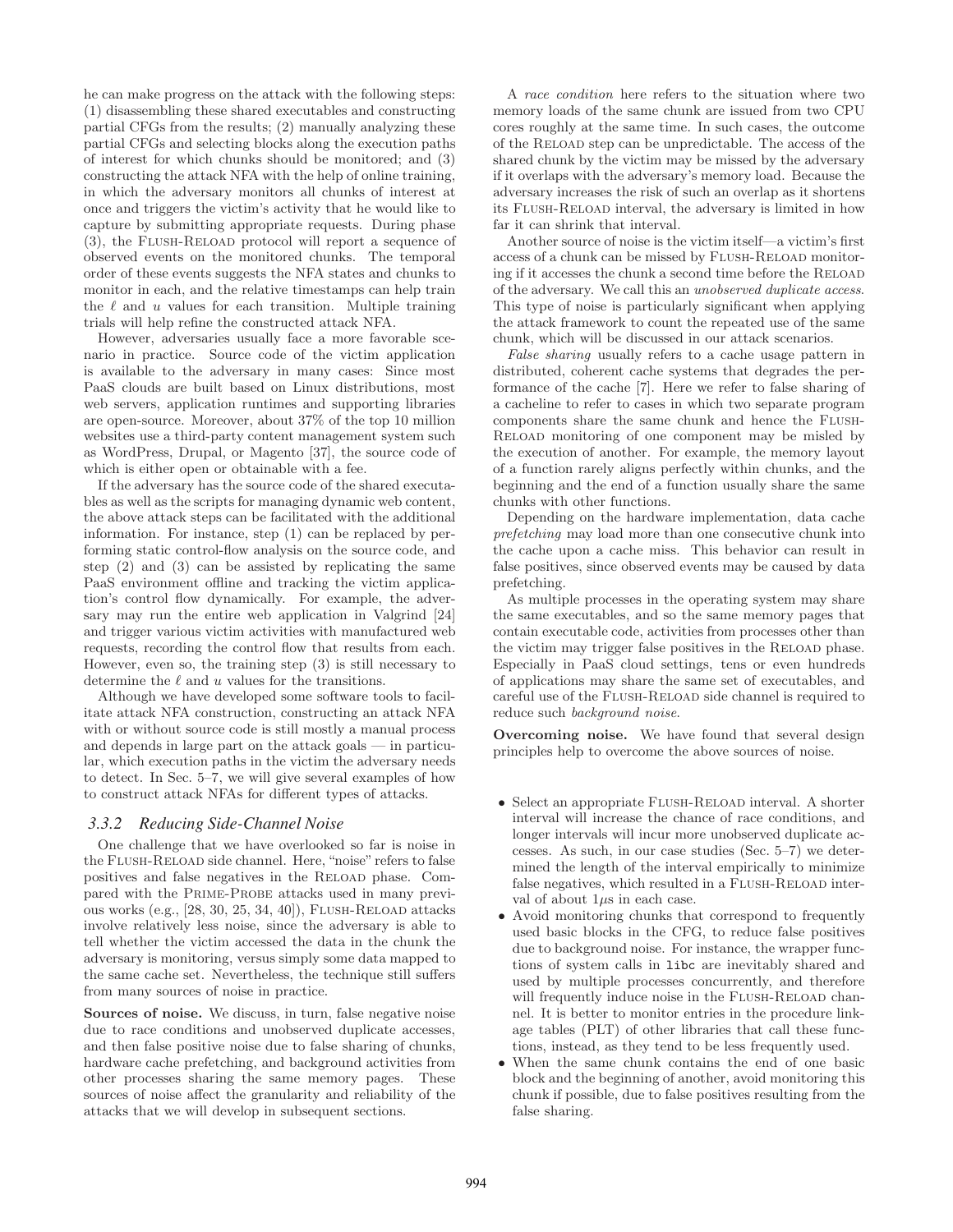• Use the timing constraints,  $\ell$  and  $u$ , of the transitions to reduce false positives. While false positives may occur due to false sharing, cache prefetching, and background noise, the timing constraints of a transition can often rule out these false observations for not falling into the specified interval  $[\ell, u]$ .

# 4. CO-LOCATION IN PAAS

To exploit side channels in PaaS environments, an adversary must first somehow achieve co-location of a malicious instance on the same OS as a target. Ristenpart et al. [32] explored co-location vulnerabilities in the setting of IaaS clouds. To the best of our knowledge, no one has investigated co-location in PaaS settings. We therefore provide a preliminary empirical study of the ability to co-locate an attacker instance with a victim instance in modern public PaaS clouds, leveraging our proposed attack framework to detect success.

Co-location attacks consist of two steps. First, the adversary employs some strategy for launching (typically a large number of) instances on the cloud service. Second, each of these instances attempts to perform co-location detection. For the first step, we explore only the simplest strategy in which we repeatedly launch instances that check for co-location until success is achieved.

Co-location detection. For the second step, we use a Flush-Reload side channel to detect whether any of the instances co-locates with the victim instance. To detect colocation, the adversary sends an HTTP query to the victim instance and instructs each of the attacker instances to simultaneously monitor a certain execution path using the techniques proposed in Sec. 3. If the execution path is detected, the adversary will have some confidence that the detecting attacker instance is co-located with the victim. However, this approach may have false positives, in which not-co-located instances were reported as co-located due to activities of other tenants sharing the same OS, and false negatives, in which co-located instances were not reported so. In order to increase the confidence, two strategies can be taken: (1) induce and monitor for rare events to reduce false positives; or (2) use multiple trials to reduce both false positives and false negatives.

The execution path to be monitored may vary. In our experiments, we considered a victim instance that ran a popular PHP e-commerce application, Magento. To differentiate the query sent by the adversary from background noise, we simply used a relatively unusual query with an associated uncommon execution path. By inspecting the source code of the Magento application, facilitated by dynamic analysis using Valgrind, we found the functions xmlXPathNodeSet-Sort() in libxml2.so and php\_session\_start() in either libphp5.so or php5-fpm (depending on the version of PHP used by the cloud) are called sequentially during a (failed) login attempt. We confirmed with dynamic analysis of other types of queries that the execution paths that traverse both functions are uncommon. Therefore, we constructed an attack NFA as shown in Fig. 2. In this figure, for example, c2 corresponds to a chunk in php\_session\_start(), and the number of Flush-Reload periods allowed to transition out of the state q in which BBToChunks $(q) = \{c2\}$  is any in the range  $[1, T]$ , where T is the maximum FLUSH-RELOAD cycles before the attack NFA stops accepting new inputs. In



c1 xmlXPathNodeSetSort() libxml2.so c2. php\_session\_start() libphp5 so or php5-fpm

Figure 2: The attack NFA used for detection of colocation with PaaS Magento e-commerce instances. Initial state  $q_0$  indicated by "Start" and accepting states indicated with double ovals. T is the maximum Flush-Reload cycles without transitioning before the NFA stops accepting new inputs.

our experiments, T corresponded to one or two seconds of wall clock time. One can of course adapt the above strategy easily to targets beyond Magento.

We observed in earlier experiments that some cloud services tend to schedule applications with different runtimes (e.g., PHP versus Ruby) on different machines. Fortunately (for an adversary) it is easy to choose the same runtime as the victim should it be known to the adversary, which we did in all of our experiments. If it is not known, the adversary can simply repeat the co-location attack for each runtime as there are only a handful in any given cloud.

Co-location validation. To obtain ground truth for evaluating efficacy, we took advantage of the fact that during our experiments we controlled both the attacker and victim instances. In particular, we augmented the above procedure to also have both attack instances and the target victim establish a TCP connection with an external server under our control. (Most clouds have their firewalls configured to allow outbound traffic.) This revealed the IP addresses associated with each instance; if two instances shared the same IP address they were hosted on the same (virtual) server. It is worth noting that a Network Address Translation (NAT) configuration in the cloud provider's network would hinder this approach. However, we did not observe this problem in our experiments. We also note that this co-location check could potentially be used in cases in which real adversaries can obtain the IP address of the target, and so this might be directly useful by real adversaries. However, in many cases clients do not directly connect to PaaS instances, hitting a load balancer or HTTPS endpoint first. Thus we only used the IP comparison approach to validate that the previously described side-channel based co-location check worked.

Co-location experiments. We provide some initial proofof-concept experiments regarding the ability of an adversary to obtain co-location with a single victim. We do so for two popular public PaaS services: DotCloud and OpenShift.

The client control interfaces are different in the two services. In OpenShift, a target victim instance was launched and after a certain amount of time (typically on the order of a few hours, though times varied), the adversary launched attack instances one-at-a-time (with a 30-second interval to reduce the stress of the experiments on the cloud fabric) until one obtained co-location with the victim as indicated by the attack NFA. In DotCloud, the experiments were conducted similarly, except that the control interface enabled us to launch attack instances ten-at-a-time via static scaling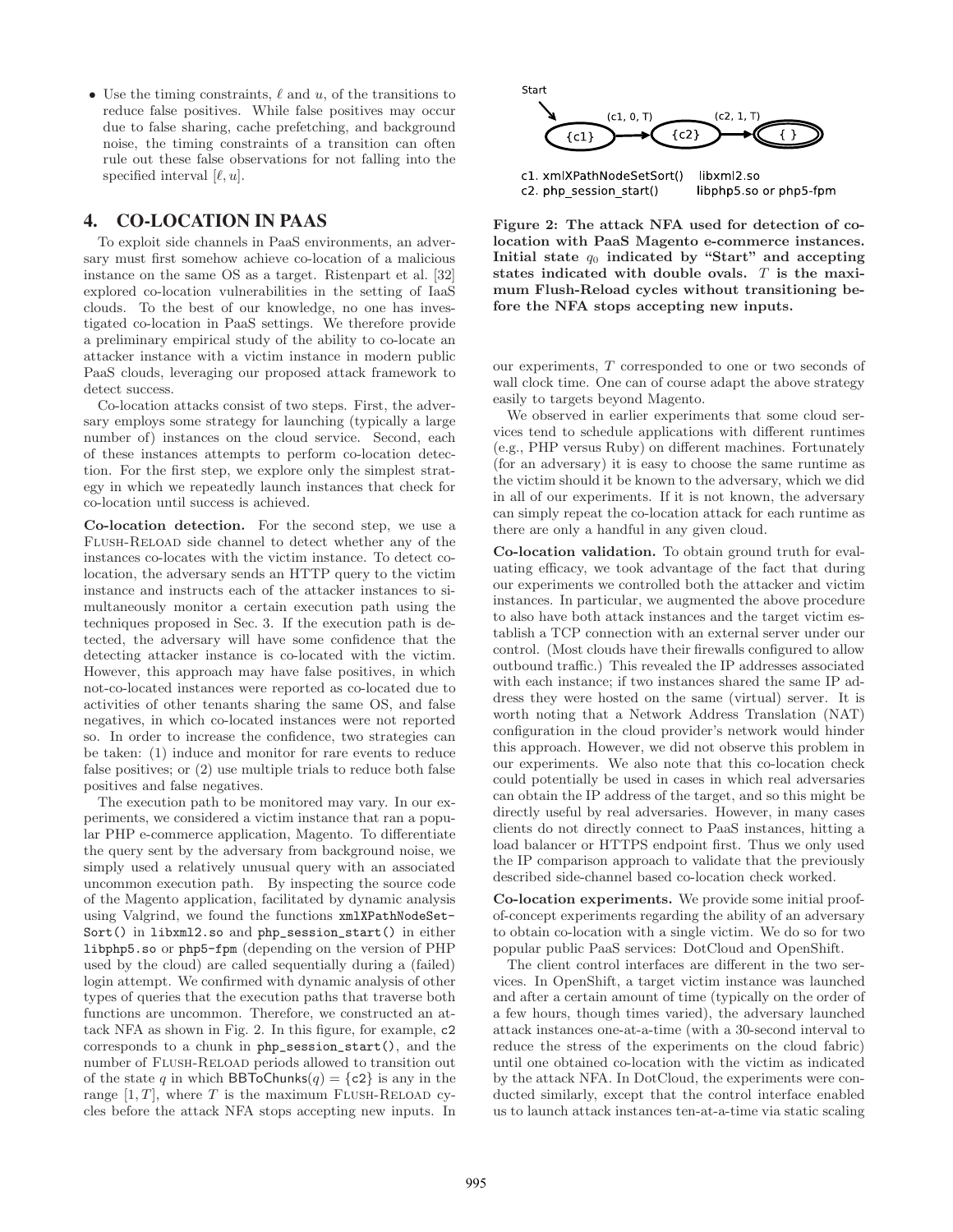(vs. dynamic scaling in OpenShift which prevents doing so). We repeated this process three times for each cloud. We report in Table 2 the number of instances that the adversary launched before a successful co-location. As can be seen, every trial succeeded in every cloud, providing strong evidence that an adversary is very likely to be able to obtain co-location with a target. (Indeed, in the course of writing this paper, we never were unable to achieve co-residency with our victim instance in these clouds.) The number of trials required, however, varied greatly. Even in the worst observed case, with 120 instances in OpenShift, co-location was obtained after 3.2 hours and at a total cost of zero US dollars, as we did not exceed the limits of the free tier.

|           |     | Trials          |           | Miss Detection |      |  |
|-----------|-----|-----------------|-----------|----------------|------|--|
|           | 1st | 2 <sub>nd</sub> | 3rd       | FP             |      |  |
| DotCloud  | ⊂10 |                 | $\leq 10$ | 0.00           | 0.03 |  |
| OpenShift | 98  | - 20 -          |           | 0.00           | 0.49 |  |

#### Table 2: Number of sequentially launched instances before co-location.

We used this experimental data to test the accuracy of our co-location detection attack NFA. Specifically, we ran for each cloud the co-location detection 100 times using two instances which were co-located (as per IP address checks) and 100 times on instances which were not co-located (as per IP address checks). The detection rates are also shown in Table 2: FP indicates the rate of false positives, and FN indicates the rate of false negatives. We believe the high false negative rate in OpenShift was due to CPU resource contention, as the applications were run on a two-core VM sharing CPUs with hundreds of processes. We defer further discussion on this issue to Sec. 8.3. Nevertheless, the result indicates the rare execution path represented in Fig. 2 successfully reduced background noise; repeating the colocation test five times resulted in a false negative rate of  $.28 \approx (.49)^5$ .

# 5. CASE STUDY 1: INFERRING SENSITIVE USER DATA

In this section and the two that follow, we present three examples in the form of case studies that demonstrate how an adversary can apply our proposed framework to accomplish a variety of real-world attacks. Our experimental environment was common to all three studies.

Experimental environment. Our evaluations were conducted in a public PaaS cloud, DotCloud. We will discuss the ethical considerations surrounding our experiments in Sec. 8.1. The software and hardware stack in DotCloud was out of our control and was not officially reported by the provider. By observing data extracted from procfs, a pseudo filesystem presenting system information, and data available from the PaaS control fabric, however, we believe the applications in our experiment were run on a VM with four virtual CPUs operated by Amazon EC2 in us-east-1a datacenter. The physical CPU was a 2.4GHz Intel Xeon processor E5-2665, which has 8 cores sharing a 20MB last-level cache. Moreover, we believe the operating systems that supported the applications were Ubuntu 10.04.4 LTS on Linux kernels version 2.6.38. The tenants were isolated with Linux containers.

In all three case studies, we created two accounts using different email addresses and user information in Dot-Cloud, designating one of them as the victim account and the other as the attacker account. We believe the victim and attacker accounts were treated as two separate, mutuallydistrusting accounts by the cloud provider. Since the victims were PHP applications in our case studies, all attacker applications were designed to operate on the same runtimes to facilitate their co-location with the victim, which was achieved as described in Sec. 4. DotCloud used php-fpm (version 5.4.6), which interacted with the Nginx web server (http://nginx.org) and processed PHP requests. In all experiments, the Flush-Reload cycle was set to be 2400 clock cycles, corresponding to about one microsecond in real time.

# 5.1 Attack Background

Our first case study explores a relatively simple attack, a good starting point for end-to-end illustration of our techniques. We show how our proposed attack framework permits inference of the responses of a victim web application to client requests. Specifically, an adversary may combine what is known as a cross-site request (CSR) with the FLUSH-Reload side channel to infer the number of distinct items in a user's shopping cart on an e-commerce server.

There have been various related timing attacks demonstrated on web privacy, e.g., [13, 22]. Particularly similar to our case study here is a CSR-based attack described by Bortz et al. [8] that likewise infers the number of distinct items in a user's shopping cart. As their attack relies on the timing of request fulfillment, they propose and implement a countermeasure that enforces uniform server response timing. The attack we present here depends instead on execution tracking via an attack NFA, and thus defeats timingside-channel countermeasures of this kind.

Cross-site requests. The target of the adversary in this case study is, specifically, a user that is authenticated to a victim e-commerce site. We presume, however, that the adversary cannot compromise the credentials of the user for the victim site, and only makes use of the side channel to observe data retrieved by the user. A passive adversary might be unable to determine the identities of users accessing the victim site. We consider an alternative strategy in which the adversary prompts user retrieval of the target data by means of a cross-site request.

CSRs are HTML requests made to a third-party resource, that is, one hosted by a domain other than that serving the HTML. While there are legitimate uses for such indirection, it can also serve as a basis for requests that make improper use of a user's credentials, as in our attack here. A CSR requires that the adversary lure the user to a site that serves HTML crafted by the adversary to redirect the user's browser to the victim's e-commerce site, e.g.,  $\langle \text{img src} =$ "http://victim-site.com/index.php/checkout/cart/">.

If a user Alice has been previously authenticated to the domain www.victim-site.com, then her browser will often obtain and cache credentials for the domain, such as cookies, and automatically re-authenticate on subsequent visits. Thus, in our attack, www.victim-site.com will see an authenticated request originating from Alice's browser, unaware that the request was triggered by an adversary.

Web applications may include protections against malicious CSRs, such as requiring explicit user authorization of resource requests or inserting session-specific random syn-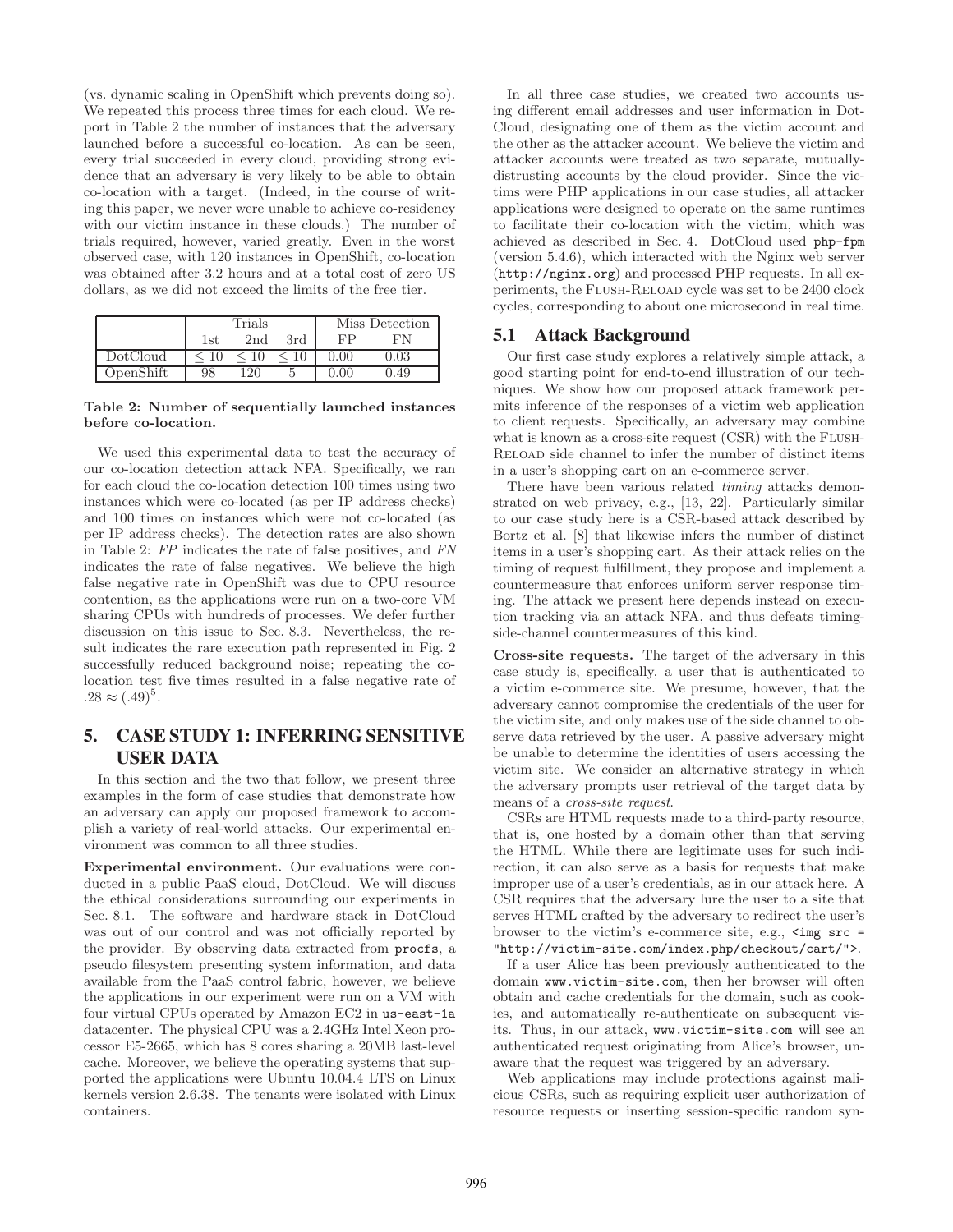

c1. handler() php5-fpm [0x701280 - 0x7012bf]

Figure 3: Attack NFA for case study in Sec. 5. Initial state  $q_0$  indicated by "Start" and accepting states indicated with double ovals.  $T$  is the maximum Flush-Reload cycles without transitioning before the NFA stops accepting new inputs.

chronizer tokens in HTML forms and links. Often these protections are confined, however, to what are called cross-site request forgery (CSRF) attacks, which cause state changes (known as "side-effects") in the server. The CSR we exploit for our attack here has no side effects, and will thus be allowed by most victim servers.

### 5.2 Evaluation in Public PaaS

We empirically evaluated our proposed attack in Dot-Cloud against the Magento e-commerce application (version 1.8, the latest version as of this writing). This is a popular open source e-commerce application, used by roughly 1% or about 200,000 of the top 10 million websites ranked by Alexa (http://www.alexa.com) [37]. We reiterate that our goal is for an attacker instance to reliably determine the number of distinct items in an authenticated user's shopping cart on the e-commerce site of the victim. Our attack cannot determine the quantity count for a given item.

We assume, as noted above, that the adversary can lure an authenticated user of the victim Magento website to an HTML page hosted in its own webserver, thereby triggering a CSR in which the user requests her shopping cart on the victim site. We simulated the user on Google Chrome (v34). We expect the attack to work on other browsers that support a similar range of cross-origin requests.

Attack details and results: The attack NFA we constructed in this example is highly dependent on the specifics of the Magento web application. We analyzed the application with Valgrind. We observed that a Zend opcode handler (which we call handler () for convenience<sup>5</sup>), which is implemented in the executable php5-fpm, is invoked every time an item in the shopping cart is displayed.

To count the number of items in a shopping cart, therefore, it suffices for the adversary to count the number of invocations of the handler() function using the FLUSH-RELOAD side channel. In our experiments, an interval of at least 20 Flush-Reload cycles elapsed between the display of two distinct items. We took this interval length to be a lower bound on the time between calls to handler() within the NFA we constructed for the attack, depicted in Fig. 3.

The evaluation was performed on DotCloud as follows. The victim user placed  $m$  distinct items in her shopping cart, for  $m \in \{0, 1, 2, 3, 4, 5, 6\}$ . We repeated our experiment 10 times for each value of m. The number of successes for each number  $m$  of distinct items, that is, the frequency with which the adversary correctly determined  $m$  from a single trial, is shown in Table 3. Also shown is that when the adversary inferred  $m$  incorrectly, its inference was nevertheless very close to correct.

|                     |               | Items detected in cart<br>$\theta$ |    |   | 1 2 3 4 5 6 |   |   | 7 |  |
|---------------------|---------------|------------------------------------|----|---|-------------|---|---|---|--|
|                     | 0             | $\left( \right)$                   |    |   |             |   |   |   |  |
|                     | 1             |                                    | 10 |   |             |   |   |   |  |
| Items in cart $(m)$ | $\frac{2}{3}$ |                                    |    | 9 | 1           |   |   |   |  |
|                     |               |                                    |    |   | 10          |   |   |   |  |
|                     |               |                                    |    |   | 1           | 9 |   |   |  |
|                     | $\frac{4}{5}$ |                                    |    |   |             |   | 9 |   |  |
|                     | 6             |                                    |    |   |             |   |   |   |  |

Table 3: Item count inferences by the adversary. Each table entry indicates the number of experiments yielding a given (true count, inferred count) pair over 10 trials per row. Entries on the diagonal, which predominate, correspond to correct inference.

# 6. CASE STUDY 2: PASSWORD-RESET AT-TACKS

In this second case study, we show how to employ our attack framework to compromise the pseudorandom number generators (PRNGs) used by many web applications in authenticating password reset requests. An adversary can exploit this ability to reset the passwords for and thus obtain control of the accounts of arbitrarily selected users.

Our attack targets the PRNG present in certain programming language runtimes (e.g., PHP), which relies upon system time (e.g., gettimeofday()) as a source of seed entropy. With a malicious application that is co-located with the victim application, the adversary is able to detect system calls such as gettimeofday(), reconstruct the internal state of the PRNG, and thereby reproduce its entire output.

The ability to mount password-reset attacks is one consequence of this PRNG vulnerability. Such attacks are of particular concern because an adversary can trigger a password reset on a web application for a user with knowledge of the user's account name or email address alone. To authenticate the user, a web application will typically use a PRNG to generate a random string  $R$ , and then embed this string in the URL of a password reset link sent to the user's registered email address. By learning the state of the web application's PRNG, a co-located attacker instance can reproduce the password reset token R, reset the password before the user does, and hijack the user's account. We stress that the adversary does not need access to the user's email to accomplish this attack. In this section, we demonstrate such a password-reset attack against PHP-based web applications in public clouds.

Weaknesses in PHP PRNGs have been previously reported (e.g., [12, 17]). A recent study by Argyros and Kiayias [3] gave several attacks, one of which involves recovery of the seed values of the PHP system's PRNGs for password reset and so has the same goal as the attack in our own case study. Their attacks (which are against victims presenting a much smaller search space than ours, see [3, Sec. 6.2]), however, require sending repeated requests to the victim server, which

<sup>5</sup>As only the virtual address of the handler was required to construct the attack NFA, we were able to perform the attack without studying the Zend source code. Therefore, the name of the function, which is hidden in the result of an objdump, remains unknown to us.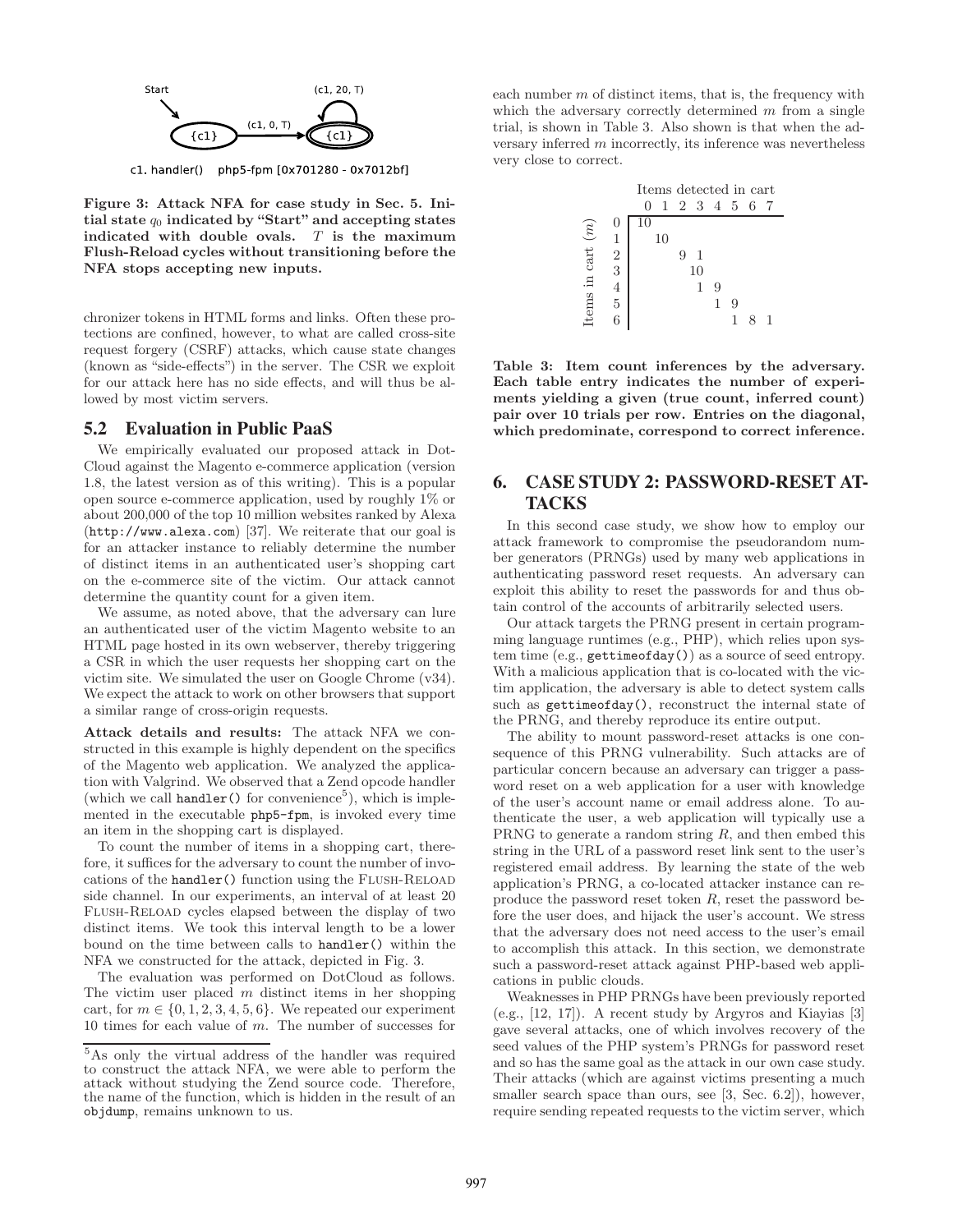

Figure 4: The call graph of password reset token generation in PHP applications.

may take several minutes and may result in attack detection. In comparison, after a setup phase requiring a small bruteforce attack  $(2^{20}$  offline trials), our attack requires at most four online queries to compromise a user account. It is thus almost instantaneous and scales easily to a large number of accounts.

# 6.1 Background on PRNG in PHP

The PHP runtime provides several functions by which applications can obtain or generate (pseudo)random numbers. For instance, during the process of password reset token generation, most PHP applications call APIs such as microtime(), mt\_rand(), and uniqid(). Internally, the microtime() function calls gettimeofday() to obtain the current system time in the form of the number of seconds and microseconds since the Unix epoch (0:00:00 1 January 1970 UTC). The mt\_rand() function, which is the interface to the PHP internal Mersenne Twister generator, automatically initializes its own internal state, if mt\_srand() has not yet been invoked, with a random seed generated using functions time(), php\_combined\_lcg(), and getpid(). The time() function merely returns the number of seconds since the Unix epoch, and therefore has low entropy. The function php\_combined\_lcg() combines two linear congruential generators (with prime periods  $2^{31} - 85$  and  $2^{31} - 249$ ) to generate a long-period pseudorandom sequence (the product of the primes). The initialization of php\_combined\_lcg() depends on the lcg\_seed() function, which generates random seeds by calling getpid() once and gettimeofday() twice. These function calls and dependencies are shown in Fig. 4.

While the range of options for seeding the PRNG in PHP systems may seem convoluted, as Fig. 4 shows, the only sources of entropy for the PRNG seed are gettimeofday(), time(), and getpid(). By monitoring invocations of the gettimeofday() function, the adversary can immediately issue another call to gettimeofday() once it is called by the victim. As the adversary shares the OS with the victim web application, the result of the adversary's invocation of gettimeofday() will be very close to, if not exactly the same as, that returned to the victim application. The same is (even more) true of time(). As such, the only input to the victim PRNG that may be unknown to the adversary is the result of  $getpid()$ , which may assume any of  $2^{16}$  values.

An adversary can initiate a password reset for its own account with the victim web application. As the adversary receives the corresponding secret string  $R$ , it can guess the pid and verify its correctness against R. Subsequent password reset attacks issued from the same connection will be served by the same process. The adversary therefore resolves virtually all entropy in the initial state of the PHP application. By continuously monitoring the invocations of mt\_rand() and php\_combined\_lcg(), the adversary can keep track of the evolution of the PRNG and guess all the random numbers generated.

As described above, it is critical that the adversary monitors the initialization process of the PRNG, which takes place only once in the lifetime of a server process. A very common configuration (see www.apache.org and www.php. net for more information about PHP web server configurations) is to have one process, either an Apache process or a standalone PHP process, to serve each new request. As such, it is possible for an adversary to mount an active attack in which it triggers the PRNG initialization process for observation. To do so, the adversary can saturate existing server processes and force the victim application to instantiate new processes to serve subsequent requests.

## 6.2 Evaluation in Public PaaS

As in our previous attack, we experimented in DotCloud with the Magento eCommerce application (version 1.8). Not only are e-commerce applications very popular, and Magento especially so as mentioned above, but they are likely targets because of the severity of the password resetting attacks against them. Our investigation of the source code of other web applications reveals that a few more widely used PHP applications are susceptible to such attacks as well, such as the latest version of WordPress (http://www. wordpress.com) that is reportedly used by 21.9% of the top 10 million websites.

By default, a Magento application launches two instances, a www instance and a db instance, running on separate machines. In this experiment, the parameters in php-fpm.conf were set so that the FastCGI processes were created and terminated dynamically and only a small number of processes were kept when idle, which are typical settings in many web hosting configurations. The proposed attack is simple in this case, as the requests are likely to be served by newly created php-fpm processes. However, if the PHP is configured to maintain a static set of FastCGI processes, the adversary needs to crash the php-fpm process to create a fresh one, which could be achieved by various means [2].

Attack details and results: The strategy we employ is for the adversary to create enough HTTP "keep-alive" connections to force the creation of a new php-fpm process; then within the same connection, the adversary sends two password-reset requests—one request for an account under the adversary's control, another for the victim's account. As the first request results in email being sent to the account under the adversary's control, the adversary can use the URL (and embedded secret  $R$ ), together with the timing information collected from the side channel, to recover the pid of the new php-fpm process. Then the password reset token generated by the second request becomes entirely predictable. The adversary maintains a local copy of the PRNG modified to inject results collected from the side channel instead of those from real system calls.

As shown in Fig. 5, five code chunks were monitored: one chunk from each of the three functions php\_gettimeofday(), lcg\_seed(), and uniqid(), which calls the entry point of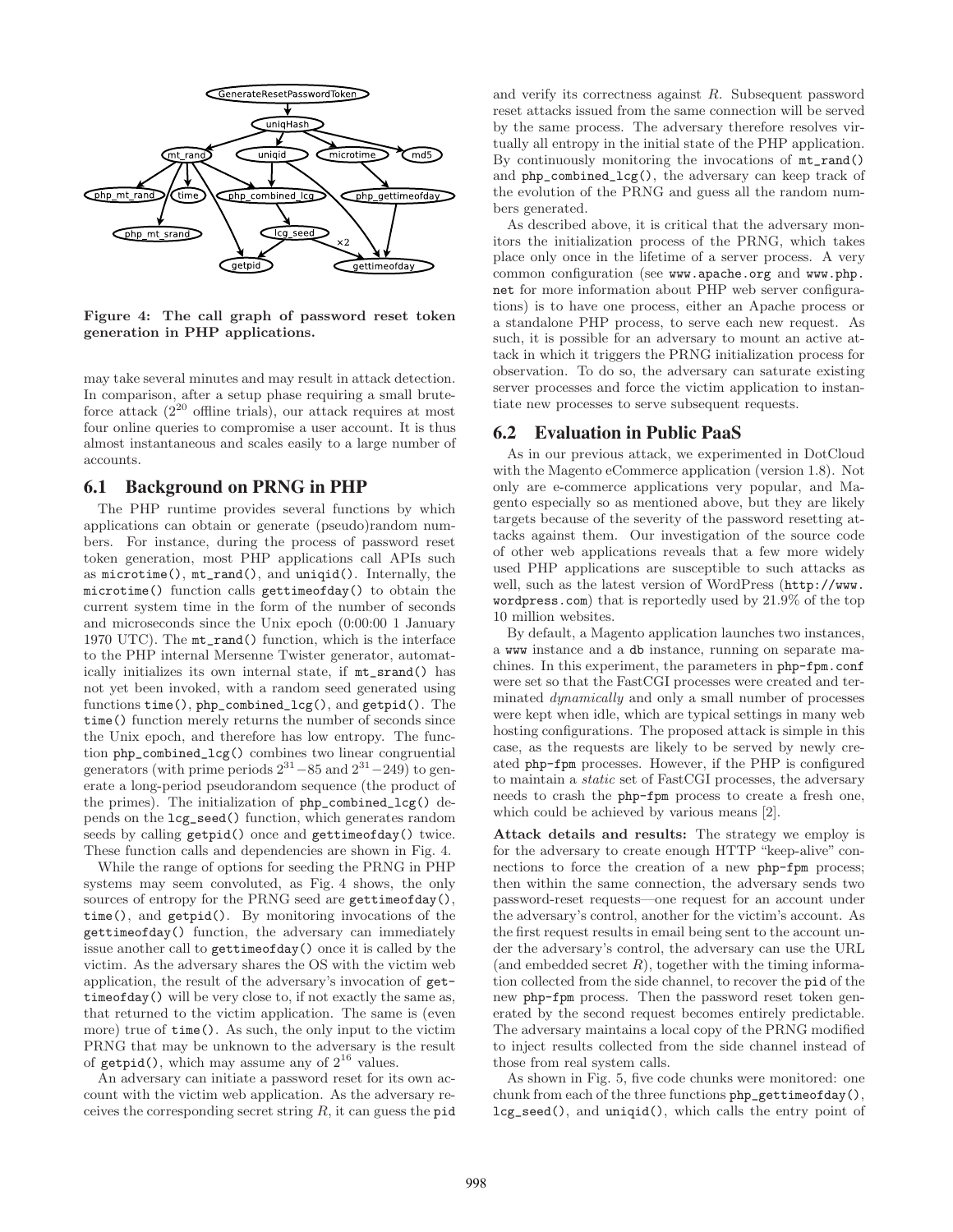

Figure 5: Attack NFA for case study in Sec. 6. Initial state  $q_0$  indicated by "Start" and accepting states indicated with double ovals.  $T$  is the maximum Flush-Reload cycles without transitioning before the NFA stops accepting new inputs.

gettimeofday() in the procedure linkage table (PLT); the first chunk of the function php\_combined\_lcg(); and the chunks that contain the entry point of gettimeofday() in the PLT. A complete execution path of the password reset action that initializes the PRNG in the PHP application is  $c2 \rightarrow c1 \rightarrow c2 \rightarrow c1 \rightarrow c3 \rightarrow c1 \rightarrow c4 \rightarrow c1 \rightarrow c5$  (indices as shown in Fig. 5). The second password reset action follows the path  $c3 \rightarrow c1 \rightarrow c4 \rightarrow c1$ . The attack NFA is shown in Fig. 5.

In our experiments, the adversary and victim measurements of gettimeofday() sometimes differed by one bit; the response time (about  $0.3\mu s$ ) of the system call may at most cause a single microsecond discrepancy. Thus, to recover the pid upon initialization of the PRNG the adversary needed to perform a (trivial) offline brute-force guessing attack in a search space of size  $2^{20} = 2^{16} \times 2^4$  (space  $2^{16}$  for the pid and  $2^4$  for four invocations of gettimeofday()).

Once the adversary recovers the pid, a password-reset attack against a victim requires only two invocations of gettimeofday(), and thus, in our experiments, an online attack against a (tiny) space of size  $4 = 2^2$ . We emphasize that because the adversary is performing password reset and not password guessing, there is no account lockdown in response to an incorrect guess. So the adversary in our experiments could quickly guess the correct embedded secret  $R$  in the URL of the password link sent to the victim and then reset the victim's password.

# 7. CASE STUDY 3: SAML-BASED SINGLE SIGN-ON ATTACKS

In this final case study, we use our side-channel attack framework to instantiate a padding error oracle sufficient for mounting a Bleichenbacher attack [6] against PKCS#1 v1.5 RSA encryption as used in XML. Bleichenbacher attacks allow the decryption of a target RSA ciphertext (although not key recovery). While this class of attacks has been known since 1998 and the insecurity of XML encryption in the face of a kind of Bleichenbacher attack was shown by Jager et al. in 2012 [16], implementations of PKCS#1 v1.5 persist in deployments and, instead of moving on to inherently more secure encryption, practitioners have deployed a sequence of countermeasures that prevent each attack. Current implementations are not exploitable by prior attacks, but our new attack circumvents all the existing countermeasures to (yet again) break XML encryption. We emphasize that the main takeaway is not that PKCS#1 v1.5 is inherently broken (as already known), but rather that our new side-channel attack framework and PaaS environments provide new opportunities for adversaries.

#### 7.1 Bleichenbacher Attacks

PKCS#1 specifies an algorithm for encryption using RSA. Recall that with RSA, one generates a key pair by choosing a modulus  $N = pq$  for primes p, q and exponents e, d for which  $ed \equiv 1 \mod \phi(N)$ ; the public key is then  $(N, e)$  and secret key is  $(N, d)$ . Let n be the length of N in bytes. With the PKCS#1 v1.5 padding scheme, one encrypts a message M of size m bytes with  $m < n - 11$ . Letting  $r = n - m$ 3, a byte string  $P$  of length  $r$  is generated in which each byte is randomly selected from  $\{0,1\}^8 \setminus \{0\}$ . Letting  $X =$  $00 \parallel 02 \parallel P \parallel 00 \parallel M$ , the ciphertext is then  $C = X^e \mod N$ .

To decrypt, one computes  $X = C^d$  mod N and then checks the padding. A padding error occurs if the first two bytes of X are not 00 || 02, there exists a 00 byte among the first 11 bytes, or there does not exist a 00 byte at all after the first two bytes. Decryption fails in such a case.

Bleichenbacher [6] showed how to exploit decryption implementations that notify the sender of a ciphertext when a padding error occurs. Given a challenge ciphertext  $C^*$ encrypting some unknown message  $M$ , the adversary sends a sequence of adaptively chosen ciphertexts to the oracle, using the response to learn whether the padding is correct or not. Bleichenbacher attacks were first used against XML encryption by Jager et al. [16], with improvements shortly after by Bardou et al. [5]. Below we use the latter's experimental results to estimate timings of the full attack.

Modern implementations attempt to defend against Bleichenbacher attacks by uniform error reporting, in which padding errors are not reported differently from other errors, and by ensuring that decryption runs in essentially the same time when padding errors occur as when not. We will show, however, that our side-channel attack framework can be used in PaaS type settings to re-enable Bleichenbacher attacks despite such countermeasures.

## 7.2 Evaluation in a Public PaaS

We demonstrate this attack in DotCloud. The target of the attack is an active open source project, SimpleSAMLphp (version 1.12, http://simplesamlphp.org/), which implements a SAML-based authentication application in PHP that can be used as either a service provider or an identity provider. It is worth noting that recent SimpleSAMLphp implementations  $(>v1.9.1)$  have provided defenses against the traditional Bleichenbacher attack (see changelog v1.9.1) by generating uniform error messages and eliminating timing differences due to invalid padding in session-key decryption. As we show in this section, however, these defenses do not prevent our attack. As we also explain, a recent change in v1.10 of SimpleSAMLphp to a better padding scheme (RSA-OAEP) does not prevent our attack either, as it is possible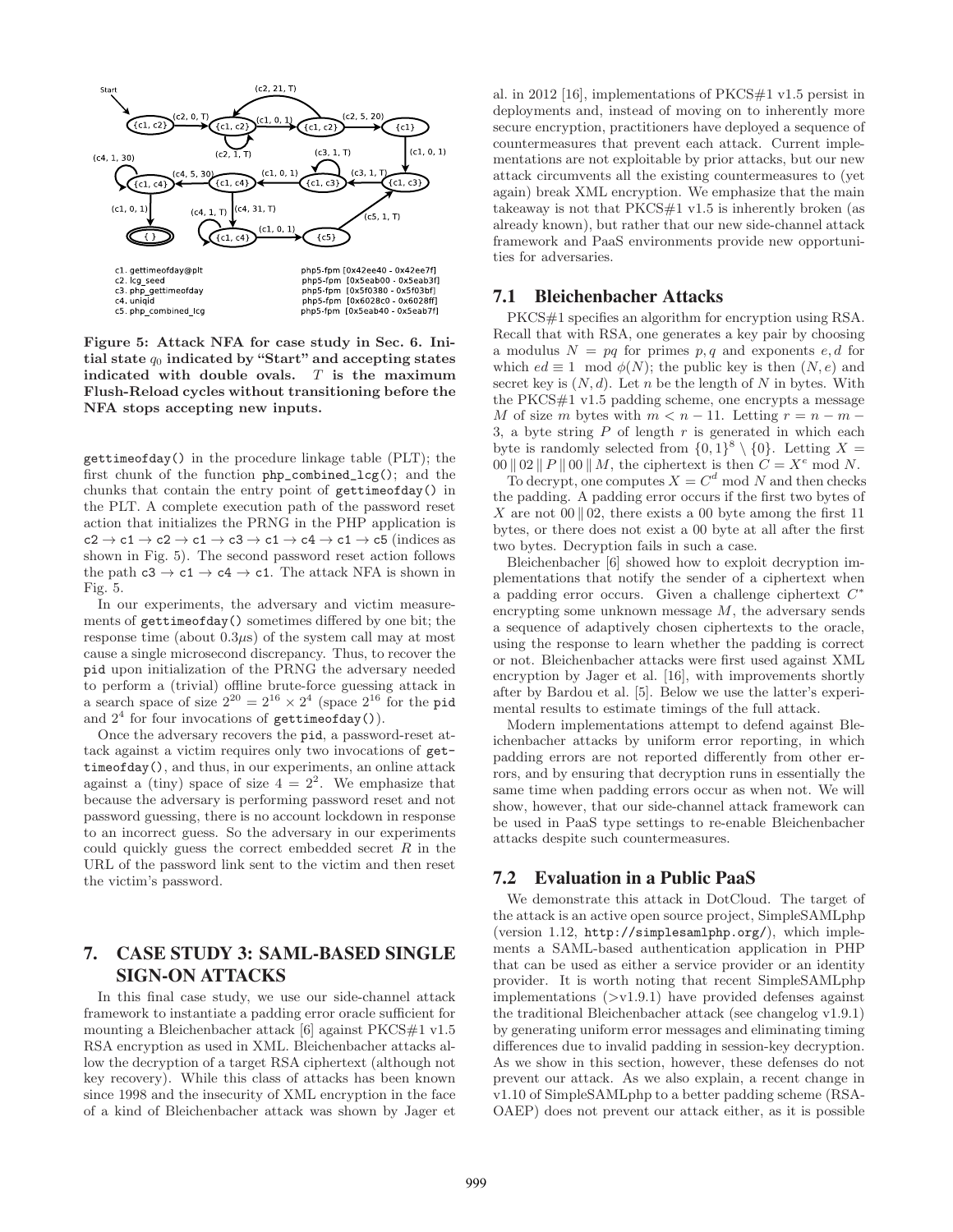

Figure 6: The targeted SAML 2.0 protocol.

to force SimpleSAMLphp to roll back to use PKCS#1 v1.5 instead as long as it is not explicitly disallowed.

A set of protocol bindings [26] and profiles [27] are defined in the SAML 2.0 specification. We investigated the default protocol bindings implemented in SimpleSAMLphp for the web browser SSO profile. As shown in Fig. 6, a web browser acting as a user agent interacts with the service provider (SP) to access resources with the identify provider (IdP) for authentication. Upon receiving a resource access request, the SP issues an <AuthnRequest> message via HTTP redirect binding. The message in XML format is uncompressed and then base64-encoded in the redirect URL query string. After authenticating the user's identity, the IdP will return a SAML response message via HTTP POST binding, in which a signed and encrypted XML file is base64-encoded as a POST parameter which is then sent by the user agent to the service provider using the HTTP POST method.

The padding oracle. In the SAML 2.0 core specification, XML encryption and signing work as follows. The message is first signed, and then encrypted under a symmetric session key. The session key is in turn encrypted. This means that the XML signature is only validated after performing the RSA decryption. While the default padding for encryption is RSA-OEAP, because the padding type is specified in the assertion itself, it is possible to modify the assertion and force the service provider to roll back to  $PKCS#1$  v1.5 padding. The server generates an error whether or not the PKCS padding is correct, to eliminate timing channels. But we will now show how to use the side-channel attack to differentiate between code paths associated with padding errors and non-errors, enabling a Bleichenbacher-style attack.

Attack details and results. The victim account operated a PHP application integrated with the latest stable version of SimpleSAMLphp. The PaaS environment ran OpenSSL version 0.9.8k (which we could not change) and was invoked by the victim application. As such, the adversary monitored the shared library libcrypto.so, a component of OpenSSL, and specifically the chunks associated with the basic blocks of function RSA\_padding\_check\_PKCS1\_type\_2() that internally reports a padding error by calling ERR\_put\_error(). As the padding check procedure is only used during the RSA decryption, other operations do not invoke these functions and it is thus sufficient to monitor only the first chunk of each of the two functions. In practice, though, we found it helped to monitor the first two chunks of the function to



| c1. RSA padding check PKCS1 type 2 | libcrypto so [0xb29c0 - 0xb29ff] |
|------------------------------------|----------------------------------|
| c2. RSA padding check PKCS1 type 2 | libcrypto so [0xb2a00 - 0xb2a3f] |
| :3 ERR put error                   | libcrypto.so [0xcd800 - 0xcd83f] |

Figure 7: Attack NFA for case study in Sec. 7. Initial state  $q_0$  indicated by "Start" and accepting states indicated with double ovals. T is the maximum Flush-Reload cycles without transitioning before the NFA stops accepting new inputs.

increase the chance of capturing the events. The adversary repeated step 5 in Fig. 6 with manipulated ciphertexts and while applying the side-channel attack framework to detect the occurrence of padding errors.

The attack NFA is shown in Fig. 7. We continuously sent 10,000 requests with conformant padding and 10,000 requests with non-conformant padding, and report the rate of acceptance by the NFA. The results are shown in Table 4. The average time for making one request and padding error detection in this experiment was 0.544 seconds. Optimized attack software could achieve a much higher request rate.

The results indicate that we only had one-sided errors: an execution path accepted by the attack NFA correlated with a non-conformant padding with 100% accuracy. Therefore, the best strategy for the adversary is to send  $k$  requests to the padding oracle for each padding, and stop once an execution is accepted by the attack NFA and consider it to be non-conformant padding. If none of the k requests are accepted by the NFA, then no padding error occurred.

This approach will yield no false positives (i.e., false appearances of non-conformant padding). Given the error rate of 12% and assuming errors are independent of ciphertext values, the probability of a false negative (i.e., failure to observe non-conformant padding) in this procedure is  $(.12)^k$ .

Bardou et al. [5] estimated that their modified Bleichenbacher attack against 2048-bit RSA keys could require about 335,065 queries. We take  $(.12)^k$  to be an upper bound on the probability of a false negative for non-conformant padding across k queries. Thus for all queries, an error bound is 335, 065 $(.12)^k$ ; a choice of  $k = 7$  yields an error probability of less than 1% for 335, 065  $\times$  7 = 2, 345, 455 total queries. This is about the same number of queries as the original Bleichenbacher attack, and significantly better than, for example, the same estimate of Jager et al. [16] that would require about 85 million queries and only works against old versions of SimpleSAMLphp.



Table 4: Confusion matrix for padding error detection. The adversary has only one-sided errors, 12% of the time failing to observe a padding error.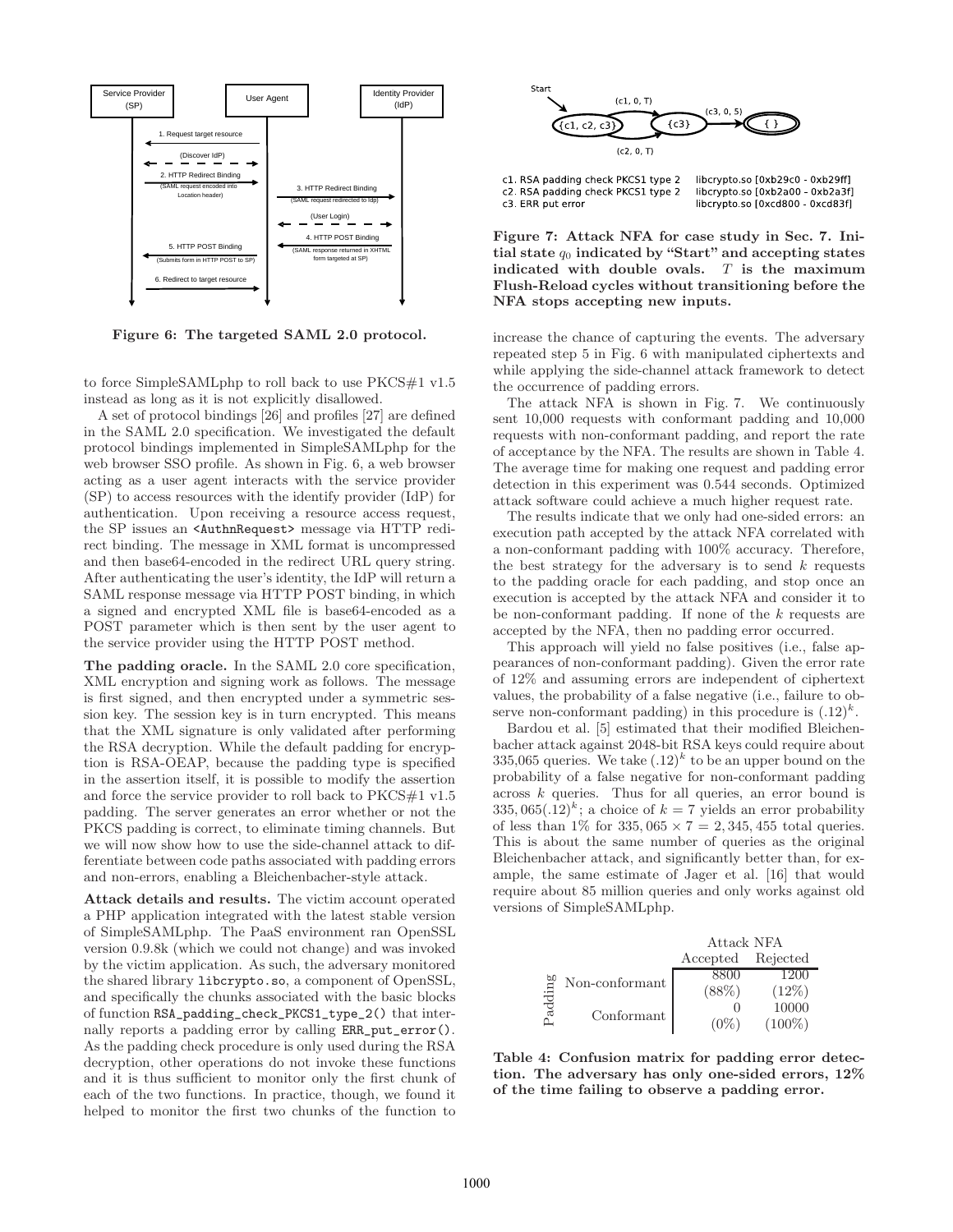# 8. DISCUSSION

# 8.1 Ethical Considerations

The experiments discussed in Sec. 4–7 were run on production PaaS platforms. As such, our experiments were designed to conform with PaaS provider acceptable use, the law, and proper ethics.

Our attacks only targeted tenants running accounts that we setup and controlled, and no information about other customers was ever collected in our experiments. Our attacker instances did not conduct Flush-Reload attacks indiscriminately, but rather these were carefully timed to coincide with requests that we initiated to our victim instances. In this way, we limited the risk of our attacker instances observing activities of tenants other than our own.

It is possible that another tenant's programs made use of the same shared executable as our attacker and victim, in which case there is a concern that other tenants might experience degraded memory hierarchy performance as compared to running while co-located with different tenants. Moreover, the acceptable use policies of the clouds on which we demonstrated our attacks include general requirements that we not interfere with other users' enjoyment of their services, which could be interpreted to preclude our demonstrations if they slowed down other tenants substantially as a side effect. We therefore designed our experiments so that they do not cause undue harm and, specifically, do not degrade performance of such bystanders significantly more than their performance could be degraded by other workloads.

To ensure no undue harm, we ran local micro benchmarks to evaluate the possible overhead observed by a bystander due to our attacks. For example, to gain confidence that the attack of Sec. 6 would introduce minimal overhead on a bystander, in one container we constructed an attacker application that, in each FLUSH-RELOAD cycle, monitored every chunk monitored in any state of the attack NFA of Fig. 5. The "bystander" in another container ran a web server hosting a dynamic web page that was artificially constructed to touch (i.e., execute some instruction in) every chunk monitored by the adversary before returning. We forced the attacker application and the bystander to share the last level cache in all experiments.

We configured a separate machine in the same LAN to represent a client that repeatedly issued HTTP requests (in the same HTTP session) to the dynamic web page served by the bystander. To measure the bystander's performance degradation resulting from the attacker application's activity, we instrumented the client with httperf and apachebench. In the absence of the attacker application, the client received responses with an average latency of .306ms, and the throughput of the bystander was 461 requests per second. With the attacker application active, the results were nearly identical: an average latency of .307ms and, again, 461 requests per second. Given the conservative nature of these experiments (with the attacker application monitoring more chunks than in the actual attack, and the bystander touching all of them per request), we concluded that our attack demonstrations posed negligible risk to bystanders.

Finally, we attempted to inform affected parties well in advance of publicly disclosing the vulnerabilities documented here. Specifically, we disclosed our findings to selected cloud operators and software vendors directly, and to the CERT (http://cert.org) for dissemination more broadly, starting roughly six months prior to publication. Some vendors have made changes to address these issues; e.g., SimpleSAMLphp will blacklist PKCS#1 v1.5 by default in version 1.13.0 [10].

# 8.2 Extending the Attacks

Attacks in IaaS clouds. We believe our NFA-based attack framework can work in IaaS clouds as well, as long as memory de-duplication is enabled and memory pages that contain executables are shared between tenants. For instance, Irazoqui et al. [15] utilized a similar FLUSH-RELOAD side channel (a special case of our NFA-based framework) in a cross-VM context to break AES keys. However, to the best of our knowledge, memory deduplication across VMs is not commonly used in many IaaS clouds (e.g., EC2), which limits the applicability of the FLUSH-RELOAD side-channel attack in those settings.

Multiple victim copies. Multiple copies of the same victim application may co-exist behind a load balancer to increase the throughput and reliability of the services. In such cases, beyond the steps described in this paper, the adversary needs to further determine whether the requests sent to the web server are served by the instance that is co-located with his attacker instance. Such hurdles can be overcome by issuing multiple requests concurrently or co-locating multiple attacker applications with the victim replicas.

Other attack targets. The NFA-based attack framework proposed in this paper provides a general control-flow analysis approach to side-channel observations. We stress its application extends beyond the three examples discussed in the paper. For instance, we believe the latest version (v3.2.8 as of this writing) of the GnuTLS libraries are subject to plaintext-recovery attacks as the co-located adversary can employ the attack framework to construct a padding oracle which reveals the correctness of the CBC mode padding during symmetric key decryption processes. We also believe that an adversary may Flush-Reload a shared MySQL client library to monitor the victim's SQL query execution (e.g., invocation of mysql\_error() and a few other functions), thus facilitating blind SQL injection attacks.

## 8.3 Countermeasures

A key question for future research is how to design effective defenses against the attacks enabled within our proposed framework. Various countermeasures to cache-based side channels (not necessarily FLUSH-RELOAD channels) have been proposed in IaaS cloud contexts [31, 4, 36, 18, 41, 19, 35]. However, none of these is applicable to our attacks. We briefly discuss some other possible defenses for our setting.

Mitigating side channels through program analysis. A general countermeasure to control-flow side channels, proposed by Molnar et al. [21] and further explored by Coppens et al. [9], involves the automatic detection of such side channels in source code and their remediation by means of generic source-to-source translation. This approach would thwart the attacks we describe here but does incur significant overhead. A complementary approach involves static analysis of binaries to measure their vulnerability to cache-based side channels [11]; this approach yields only an approximation of the degree of vulnerability of an application, and no countermeasure.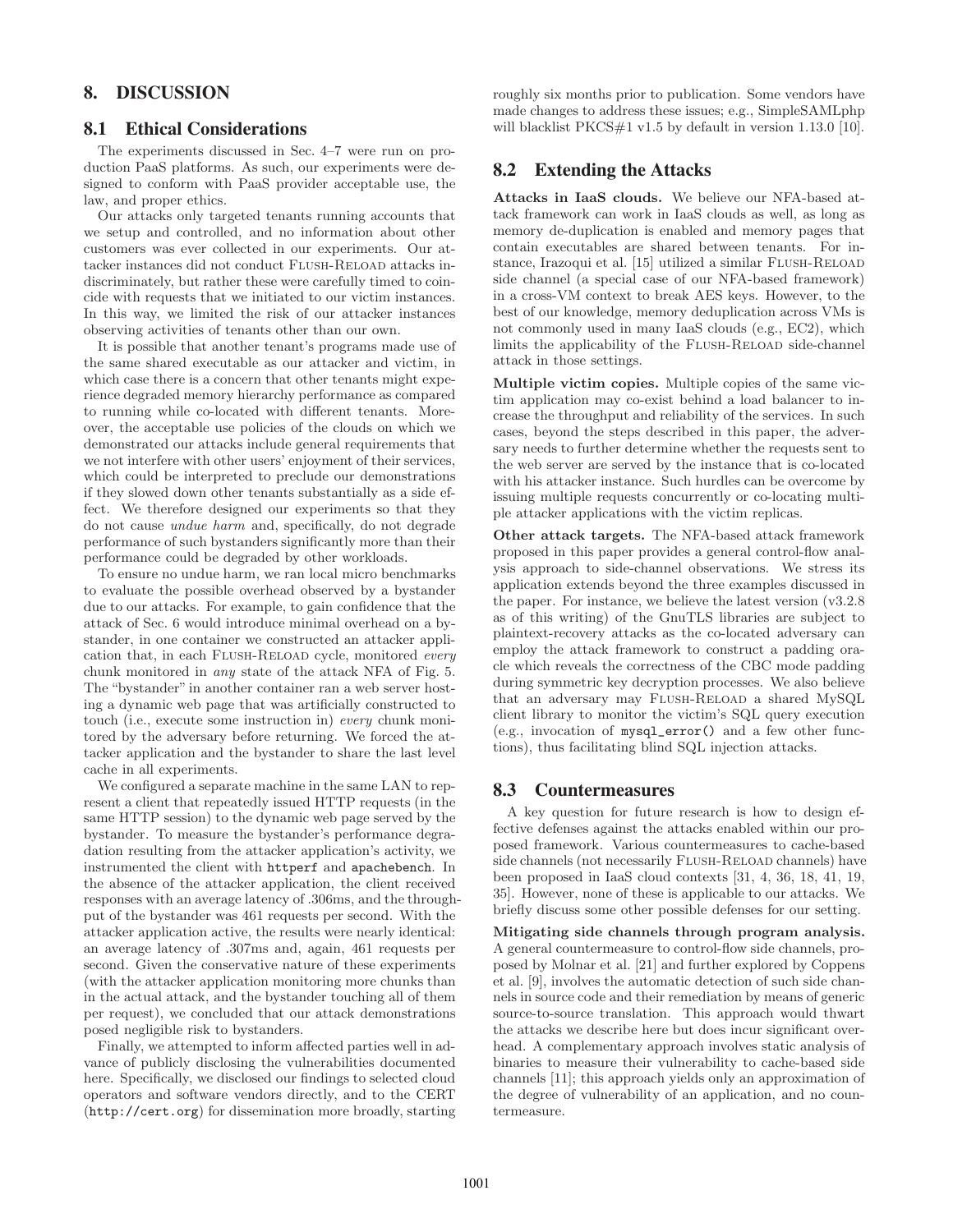Disabling the clflush instruction. It is tempting to disable clflush instructions altogether in PaaS applications to prevent side-channel attacks. However, as clflush is a nonprivileged instruction, trapping its execution to mitigate its effect in the privileged software layer, i.e., operating system, is difficult without hardware modification. An alternative solution is to sandbox PaaS applications and specifically disallow the use of clflush in the application code. Still, the adversary might be able to accomplish the effects of a clflush by other means akin to a PRIME-PROBE protocol.

Increasing background noise with more applications. Increasing the number of applications sharing the last-level caches increases background noise in two ways. First, if more processes share the monitored executables, false positive noise increases. Second, as more processes are queued by the CPU scheduler, the last-level caches are less likely to be shared by the attacker and the victim at the same time. However, the security provided by this approach is weak in practice, unless the number of applications is artificially sustained even when there is less real demand.

Disallowing resource sharing. The most general countermeasure for any side-channel attack is to prevent sharing of the exploited resource. In our setting, this would mean disallowing sharing of memory pages that serve as FLUSH-Reload attack vectors. An extreme realization would be a prohibition on sharing any memory pages among different users, for instance by duplicating binary files for each user in the OS. Such a defense, however, would increase the memory footprint of each tenant, decreasing the number of tenants that a PaaS provider could provision on a (virtual) machine and reducing machine utilization and service-provider profit. Selective memory sharing promises a more cost-effective approach; sharing of memory pages specifically carrying vulnerable code might then be disallowed. We leave the challenges of identifying, annotating, and protecting such code, as well as the development of alternative defenses, as interesting lines of future research.

Detecting Flush-Reload attacks. An interesting side observation from the experiments conducted in Sec. 8.1 is that the minimal performance degradation induced by the attacks in this paper offers little hope for detecting these attacks. That is, prior studies suggest that cross-tenant sidechannel attacks in cloud settings can induce significant performance degradation in victim workloads, as was the case in, e.g., the attacks demonstrated by Zhang et al. [40]. It is possible, therefore, that the attacks of Zhang et al. might be detected by monitoring the performance of the victim application. While our results here do not conclusively rule out the use of victim application performance monitoring to detect the attacks in this paper, they also do not offer much promise for doing so.

However, it might be possible to employ the same type of side-channel analysis to detect FLUSH-RELOAD attacks, similar to the ideas of HomeAlone [39]. That is, a victim might be able to infer the presence of an adversary by means of performing Flush-Reload monitoring of the cache to detect the Flush-Reload pattern induced by an adversary's likely choice of NFA. We leave the implementation of this defense as future work.

# 9. CONCLUSION

We have proposed a general automaton-driven framework to mount cache-based side-channel attacks and demonstrated its potency specifically in PaaS environments. Our three case studies demonstrate that an attacker co-located with a victim can learn sensitive user data, such as the number of distinct items in a shopping cart; perform password-reset attacks against arbitrary users; and break XML encryption in a SAML-based authentication application. The attacks we illustrate are especially significant in some cases in that they bypass existing or proposed side-channel countermeasures. Our shopping-cart attack is immune to defenses proposed for analogous, timing-based side-channel attacks. Our study of RSA private-key decryption re-enables the classic Bleichenbacher padding-oracle attack despite widely deployed countermeasures against remote adversaries.

In sum, we believe our work presents: (1) the first exploration of cache-based side-channel attacks specifically in PaaS environments, and (2) the first report of granular, cross-tenant, side-channel attacks successfully mounted in any existing commercial cloud, PaaS or otherwise, against state-of-the-art applications.

### Acknowledgments

This work was supported in part by NSF grants 1065134, 1253870, 1330308, and 1330599, as well as a Google Ph.D. Fellowship for Yinqian Zhang.

# 10. REFERENCES

- [1] F. E. Allen. Control flow analysis. SIGPLAN Not., 5(7):1–19, July 1970.
- [2] I. Alshanetsky. Top 10 ways to crash PHP. http://ilia.ws/archives/5\_Top\_10\_ways\_to\_ crash\_PHP.html. Accessed: 2014-08-17.
- [3] B. Argyros and A. Kiayias. I forgot your password: Randomness attacks against PHP applications. In 21st USENIX Security Symposium, 2012.
- [4] A. Aviram, S. Hu, B. Ford, and R. Gummadi. Determinating timing channels in compute clouds. In 2010 ACM workshop on Cloud computing security workshop, pages 103–108, 2010.
- [5] R. Bardou, R. Focardi, Y. Kawamoto, L. Simionato, G. Steel, and J.-K. Tsay. Efficient padding oracle attacks on cryptographic hardware. In Advances in Cryptology — CRYPTO 2012, pages 608–625. 2012.
- [6] D. Bleichenbacher. Chosen ciphertext attacks against protocols based on the RSA encryption standard PKCS#1. In Advances in Cryptology — CRYPTO '98, pages 1–12, 1998.
- [7] W. J. Bolosky and M. L. Scott. False sharing and its effect on shared memory performance. In 4th USENIX Symposium on Experiences with Distributed and Multiprocessor Systems, 1993.
- [8] A. Bortz and D. Boneh. Exposing private information by timing web applications. In 16th International Conference on World Wide Web, pages 621–628, 2007.
- [9] B. Coppens, I. Verbauwhede, K. De Bosschere, and B. De Sutter. Practical mitigations for timing-based side-channel attacks on modern x86 processors. In IEEE Symposium on Security and Privacy, pages 45–60, 2009.